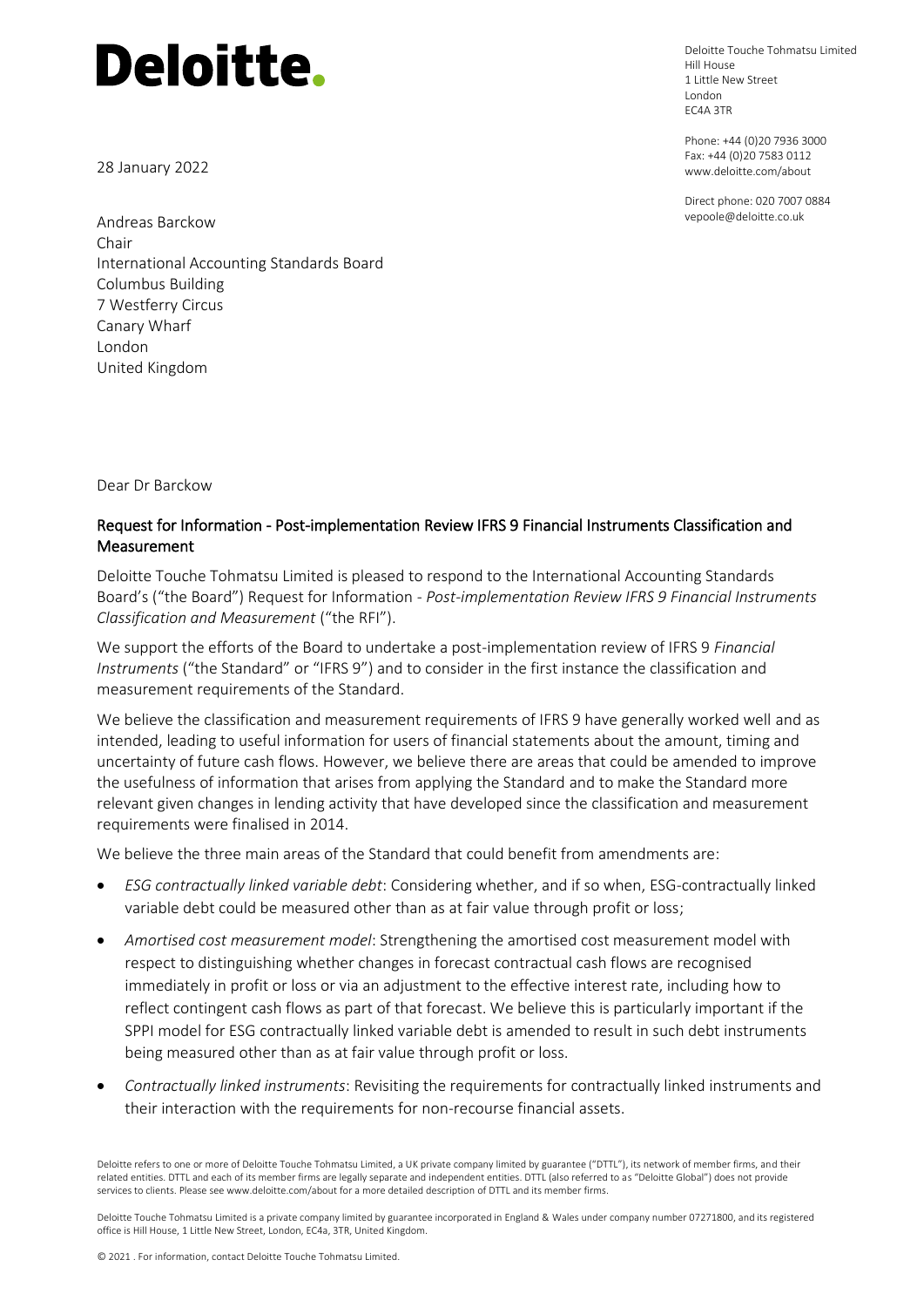Our detailed responses to the questions in the RFI are included in the Appendix.

If you have any questions concerning our comments, please contact Andrew Spooner in London at +44 (0) 20 7007 0204.

Yours sincerely

Veronica Poole Global IFRS and Corporate Reporting Leader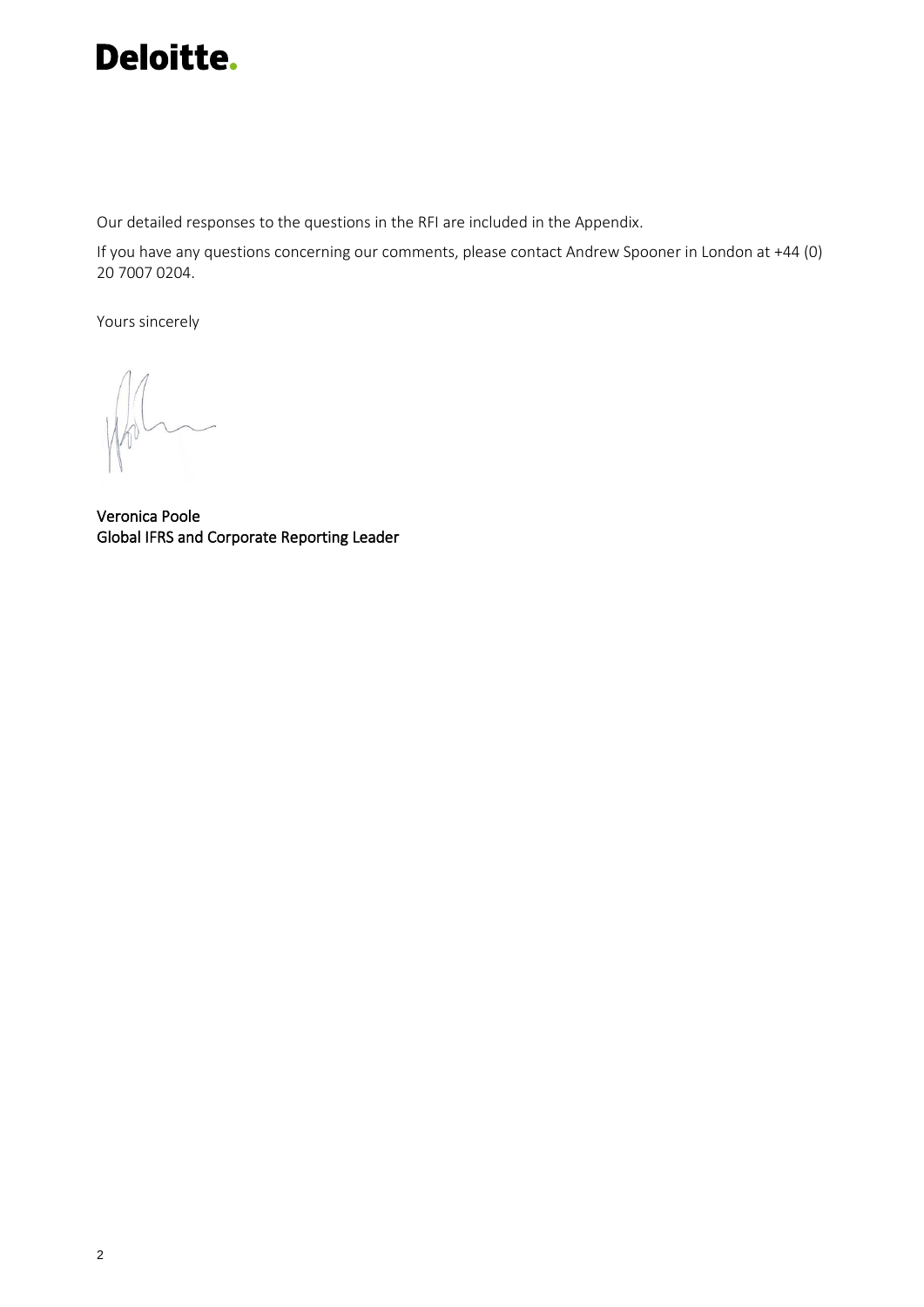#### Appendix

Question 1 – Classification and measurement

Do the classification and measurement requirements in IFRS 9:

- (a) enable an entity to align the measurement of financial assets with the cash flow characteristics of the assets and how the entity expects to manage them? Why or why not?
- (b) result in an entity providing useful information to the users of the financial statements about the amount, timing and uncertainty of future cash flows? Why or why not?

Please provide information about the effects of the classification and measurement changes introduced by IFRS 9, including the ongoing costs and benefits in preparing, auditing, enforcing or using information about financial instruments.

This question aims to help the Board understand respondents' overall views and experiences relating to the IFRS 9 classification and measurement requirements. Sections 2–8 seek more detailed information on the specific requirements.

The classification and measurement requirements of IFRS 9 have generally allowed entities to classify and measure financial assets appropriately and, as a result, to provide useful information to users. The principles of the classification and measurement model are sufficiently clear to allow preparers to exercise judgement in arriving at appropriate classifications based on the characteristics of assets and the way in which those assets are managed in the business.

The changes in the classification and measurement principles introduced by IFRS 9 have required entities to make both instrument-level SPPI assessments and higher-level business model assessments to classify financial assets. The introduction of the SPPI assessment gave rise to auditing challenges compared to IAS 39. Indeed, although IAS 39 also required assessments of the terms and conditions of financial instruments at the instrument-level (e.g. to assess the criteria for embedded derivatives, loans and receivables and held to maturity instruments), IFRS 9 requires an assessment of specific aspects of the transaction for which the instrument was originated, for example when assessing a special purpose entity ('SPE') for contractually linked instruments. Similarly, IFRS 9 requires a wider analysis of the contractual terms of financial assets relative to the features of other instruments, for example when assessing the modified time value of money. Further challenges in applying IFRS 9 have arisen from interpreting the SPPI principle and applying the associated examples and rules to many different contractual arrangements.

The introduction of the business model assessment has required auditors to assess how entities manage financial assets. This was performed to a limited extent under IAS 39, for example to assess the criteria for held-for-trading instruments, but in such cases the business model was generally easier to assess compared to IFRS 9 which requires an assessment of the business model in more complex cases. This has introduced some challenges for both preparers and auditors because an entity's business model for managing financial assets is not an assertion or designation made by an entity for the purpose of accounting, rather it is an outcome of an assessment of the business activities that is subjective and is required to be made on a continuous basis.

We have identified some narrow issues in our response to Question 2 where we believe improvements to the business model assessment could be made.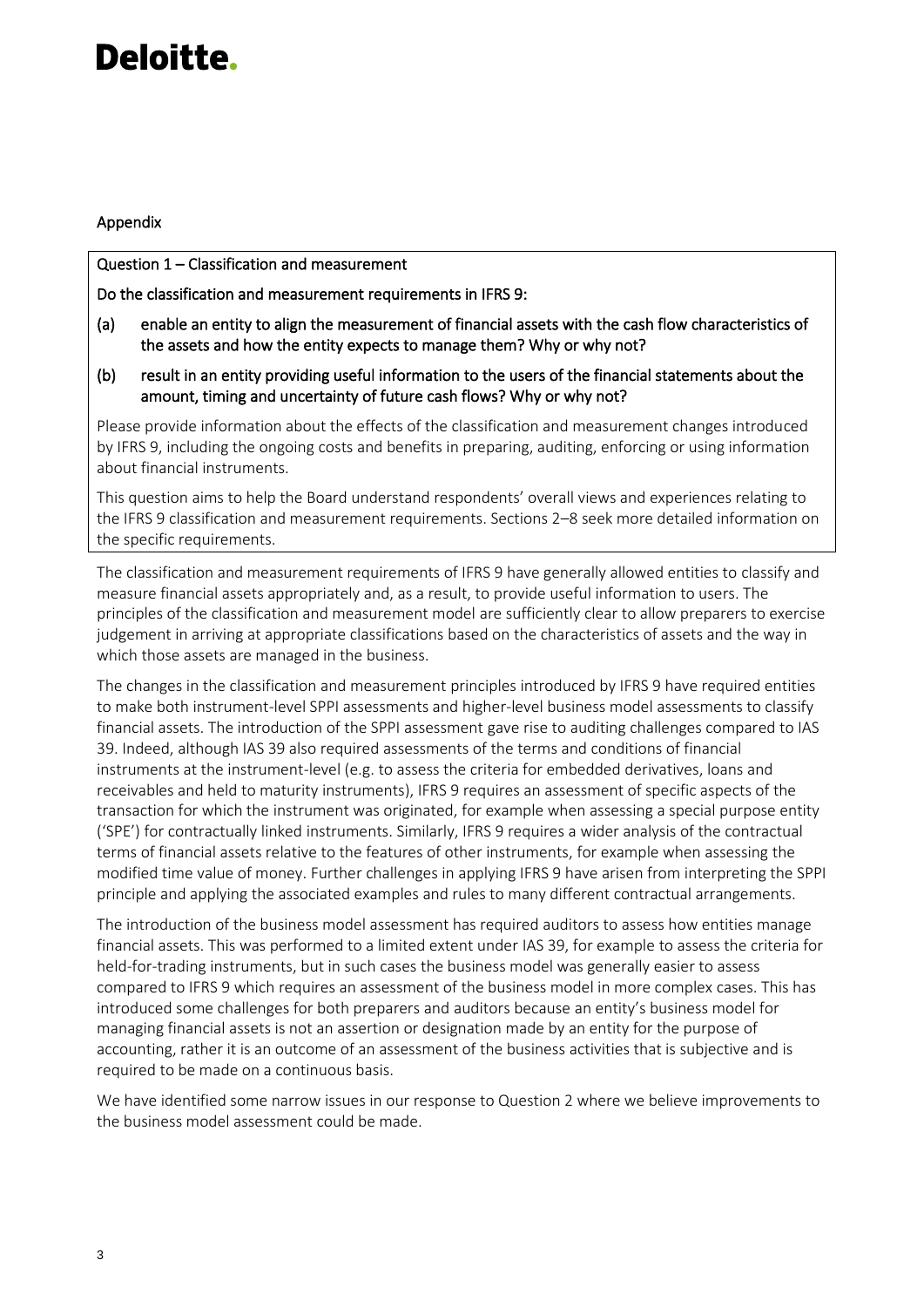#### Question 2—Business model for managing financial assets

#### (a) Is the business model assessment working as the Board intended? Why or why not?

Please explain whether requiring entities to classify and measure financial assets based on the business model assessment achieves the Board's objective of entities providing users of financial statements with useful information about how an entity manages its financial assets to generate cash flows.

#### (b) Can the business model assessment be applied consistently? Why or why not?

Please explain whether the distinction between the different business models in IFRS 9 is clear and whether the application guidance on the evidence an entity considers in determining the business model is sufficient.

If diversity in practice exists, please explain how pervasive the diversity is and its effect on entities' financial statements

#### (c) Are there any unexpected effects arising from the business model assessment? How significant are these effects?

Please explain the costs and benefits of the business model assessment, considering any financial reporting or operational effects for preparers of financial statements, users of financial statements, auditors or regulators.

In responding to  $(a)$ –(c), please include information about **reclassification** of financial assets (see Spotlight 2).

#### (a) Is the business model assessment working as the Board intended?

We consider that generally the business model assessment has worked as the Board intended. However, there are two areas which frequently arise in practice that we believe would benefit from further consideration:

- The level at which an entity's business model assessment is made; and
- How to assess the collection of contractual cash flows in respect of financial assets that have been subject to a transfer as defined by IFRS 9:3.2.3(b) but have not been fully derecognised and conversely, how to assess collection of contractual cash flows when assets are not expected to be transferred but are expected to be subject to a substantial modification.

The level at which the business model should be assessed has presented some challenges because it is often possible to identify the management of the same assets at more than one level resulting in potential diversity in practice. For example, assets with specific characteristics may be identified to be "held to collect" cash flows but they may form part of a wider portfolio of assets managed at a higher level where there are more sales of assets with different characteristics resulting in a "hold to collect and sell" business model. This raises challenges about the level at which the business model should be assessed to present the most useful information to users.

Furthermore, once an entity has determined the level at which it assesses a business model for managing financial assets, the level of this assessment cannot be changed subsequently unless reclassification requirements of IFRS 9 are met. Assuming the reclassification requirements are not met, this may result in the retention of a business model classification for assets that remains supportable at the level it is assessed but is not necessarily the most appropriate for the assets held (i.e. a lower-level assessment may subsequently be deemed more appropriate but cannot be applied unless reclassification requirements are met). We expect such issues to reduce over time as preparers refine the level at which business models are assessed for newly originated/acquired assets. However,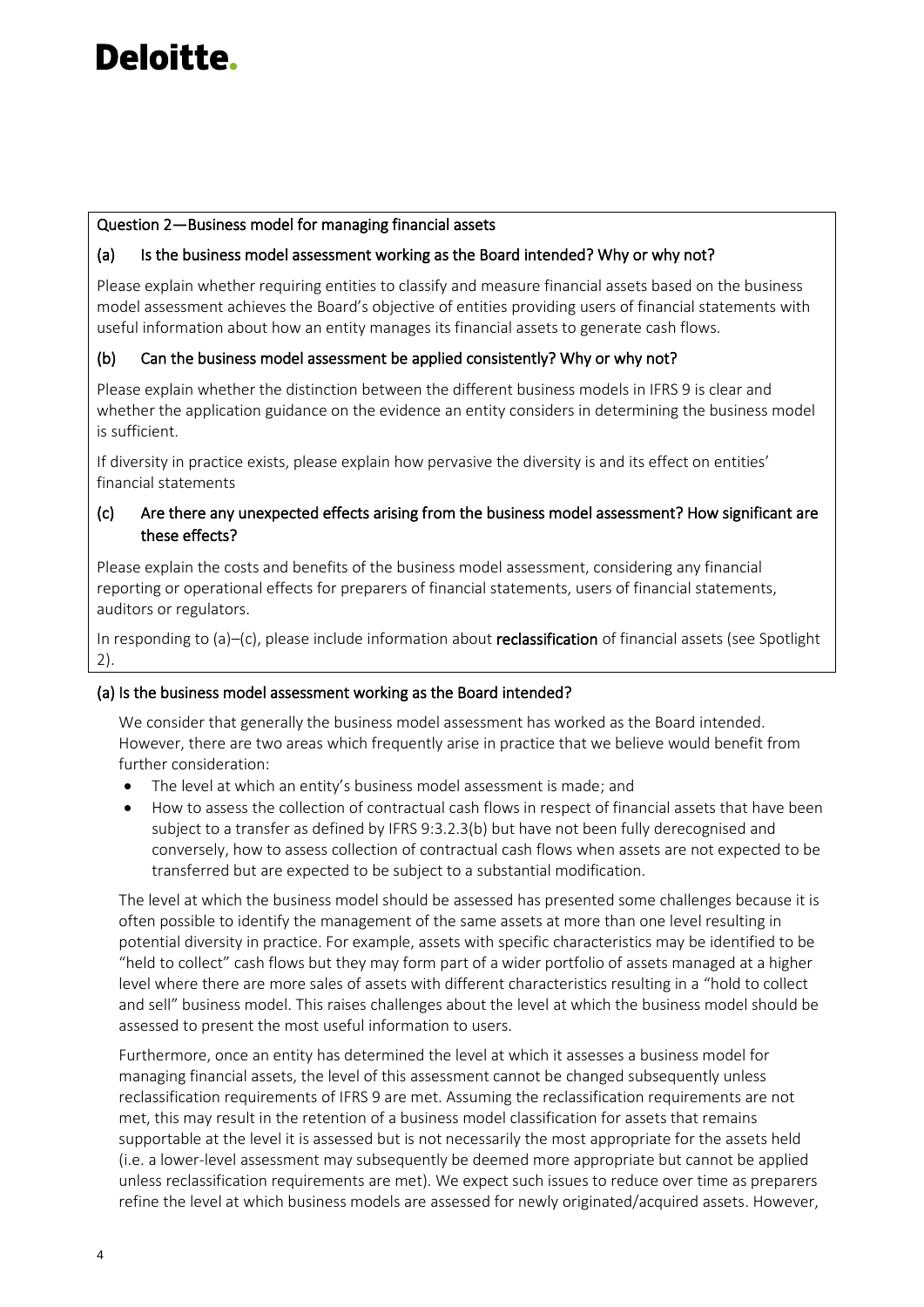such issues are expected to continue to arise, e.g. as part of internal business reorganisations and acquisitions where the requirements for reclassification are not met.

We observe that there can be changes in circumstances that have implications on how assets are managed after initial recognition. This may be the case, for instance, if an entity decides to enter into a factoring arrangement for existing trade receivables or if an entity has planned to syndicate a loan (or part of it) but fails to perform as anticipated when the business model assessment was made. In such changed circumstances, the business model previously determined no longer reflects of how financial instruments are actually managed. As these changes in circumstances are not rare, they do not meet the reclassification requirements are not met and the measurement of the assets cannot be changed. Given that the business model assessment was introduced to provide useful information to users of financial statements over how financial assets are managed and what their measurement attribute is, in the circumstances described, it is arguable whether this objective is met under the current requirements.

In our experience, reclassifications have been limited in practice. This may be partly influenced by the Board's expectation noted in IFRS 9 that changes of business model are expected to be rare. Because reclassifications are required, and not elective (as was the case with IAS 39), entities are required to monitor continuously whether business models have changed. In practice, we note that changes in business model normally arise from strategic decisions in response to an acquisition or merger of entities. Such decisions in respect of specific assets are not generally made at the date of acquisition but rather at some point after acquisition as businesses are aligned. As a result, the date of a change in business model is not always clear-cut

The second area we would recommend for clarification is how to assess the collection of contractual cash flows in respect of financial assets that have been subject to a transfer as defined by IFRS 9:3.2.3(b) but have not been fully derecognised, and conversely, how to assess the collection of contractual cash flows when assets are not expected to be transferred but are expected to be subject to substantial modification or exchange of financial instruments with substantially different terms.

It is common for entities to transfer financial assets and retain an economic interest in the transferred assets resulting in the assets not being fully derecognised (i.e. the assets continue to be fully recognised or are partly recognised to the extent of the transferor's continuing involvement). In many arrangements the transferor does not retain the right to collect contractual cash flows (either partly or fully during the remaining contractual life of the asset), yet the asset continues to be recognised either partly or fully. Given there is no derecognition of the asset in its entirety and no new financial asset to be recognised and assessed for the business model assessment and SPPI, a question arises as to how to assess the entity's business model given the transferred asset that continues to be recognised may not give the entity the right to collect the contractual cash flows. This question highlights that there is a potential difference between the business model assessment of holding assets to collect contractual cash flows, which presumes the entity has that legal right to collect the cash flows, and the derecognition requirements that can result in an entity continuing to recognise a transferred asset due to retention of risks and rewards of ownership without having the legal right to collect the asset's contractual cash flows. Two examples illustrate these two different concepts:

• An entity enters into a repurchase arrangement, a 'repo', of a debt instrument asset for part of the debt instrument's contractual life. For example, the entity sells a debt instrument with a remaining two-year maturity with a concurrent agreement with the buyer to buy back the debt instrument at a fixed price in six months. Substantially all the risks and rewards of ownership are retained because of the obligation to buy back the instrument at a fixed price, yet for six months the entity does not intend (or have the right) to collect the contractual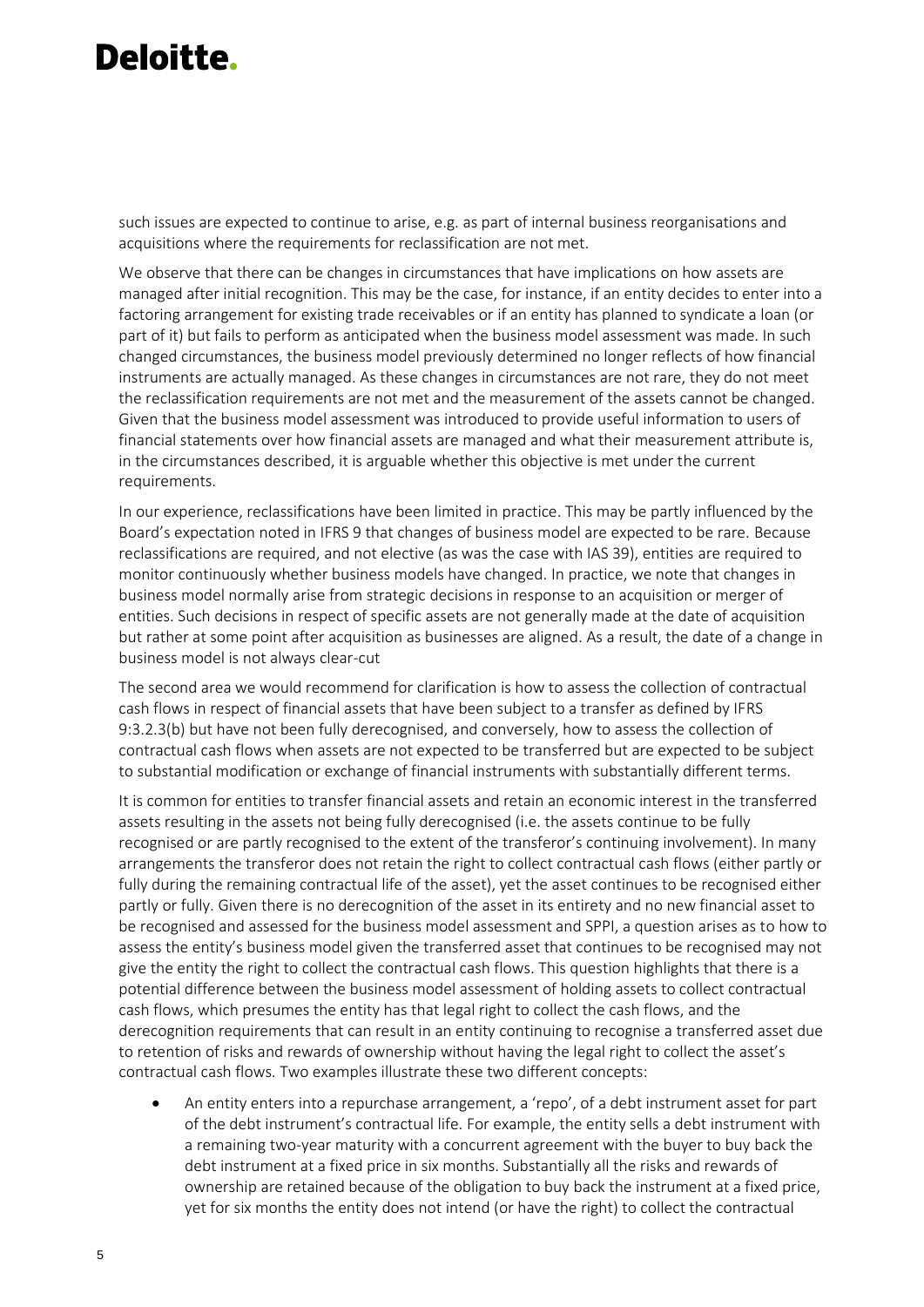cash flows. Should the repurchase arrangement (although not recognised) affect whether the entity intends to "hold financial assets in order to collect contractual cash flows" in accordance with IFRS 9:4.1.2(a)?

• An entity enters into an arrangement in which it transfers debt instrument financial assets but writes a guarantee to the buyer whereby the entity agrees to compensate the buyer in cash for the first credit losses up to a specified amount. The credit guarantee written by the entity results in the transferor retaining substantially all the risks and rewards of ownership and continuing to recognise the transferred asset in full. The transferor is not acting as servicer such that all cash flows pass directly to the transferee. Should the written credit guarantee (although not recognised) affect whether the entity intends to "hold financial assets in order to collect contractual cash flows" in accordance with IFRS 9:4.1.2(a)?

In practice, we tend to observe entities considering the 'held' in 'held to collect' as continued recognition of the transferred financial asset as opposed to retaining the contractual rights to receive cash flows from the asset. Clarification in IFRS 9 as to whether this approach reflects the intent of the Board would be beneficial given the potential for diversity in practice.

Conversely, entities face scenarios where financial assets are not subject to transfer as defined by IFRS 9.3.2.3(b) but are subject to potential derecognition as a result of intended substantial modification (or exchange with original debtor for an instrument with substantially different terms). For example, a portfolio of financial assets is originated by an entity with an expectation, based on past experience, that some of the assets in the portfolio will undergo substantial modification of terms (or exchange of instruments) that can result in derecognition of the original financial assets and recognition of new financial assets. IFRS 9:B4.1.3A permits sales of financial assets in response to credit deterioration to be treated as not tainting the held to collect business model. We believe the Standard would benefit from clarifying that substantial modifications or exchanges of an instrument with the original debtor for an instrument with substantially different terms would also not taint the held to collect business model if such modifications or exchanges are in response to credit deterioration.

#### (b) Can the business model assessment be applied consistently?

Establishing whether the business model assessment is being applied consistently is challenging given the number of potential business models. However, broadly speaking, we believe that the business models described in IFRS 9 to determine classification are sufficiently distinct to allow preparers to form their judgement as to how their business models fit with the models described in the Standard. Our experience does not extend to insurers since most insurers have chosen to defer the application of IFRS 9 until IFRS 17 is applied.

An area of potential inconsistency in the application of the business model assessment is the level at which the business model is assessed. In November 2016, the IFRS Interpretations Committee discussed a request to clarify how a reporting entity applies the business model assessment in its consolidated financial statements when a subsidiary is classified as held for sale applying IFRS 5 *Noncurrent Assets Held for Sale and Discontinued Operations*. Specifically, the Committee discussed whether a reporting entity considers the financial assets of a subsidiary to be within a 'hold-to-collect' business model or a 'hold-to-sell' business model if the subsidiary holds the financial assets to collect contractual cash flows and is also classified as held for sale applying IFRS 5. Based on the analysis set out in the agenda paper presented, the staff was of the view that, in its consolidated financial statements, a reporting entity performs the assessments required by IFRS 9 from a group perspective rather than the subsidiary's perspective. However, no further action was taken by the Committee or the Board with respect to this issue.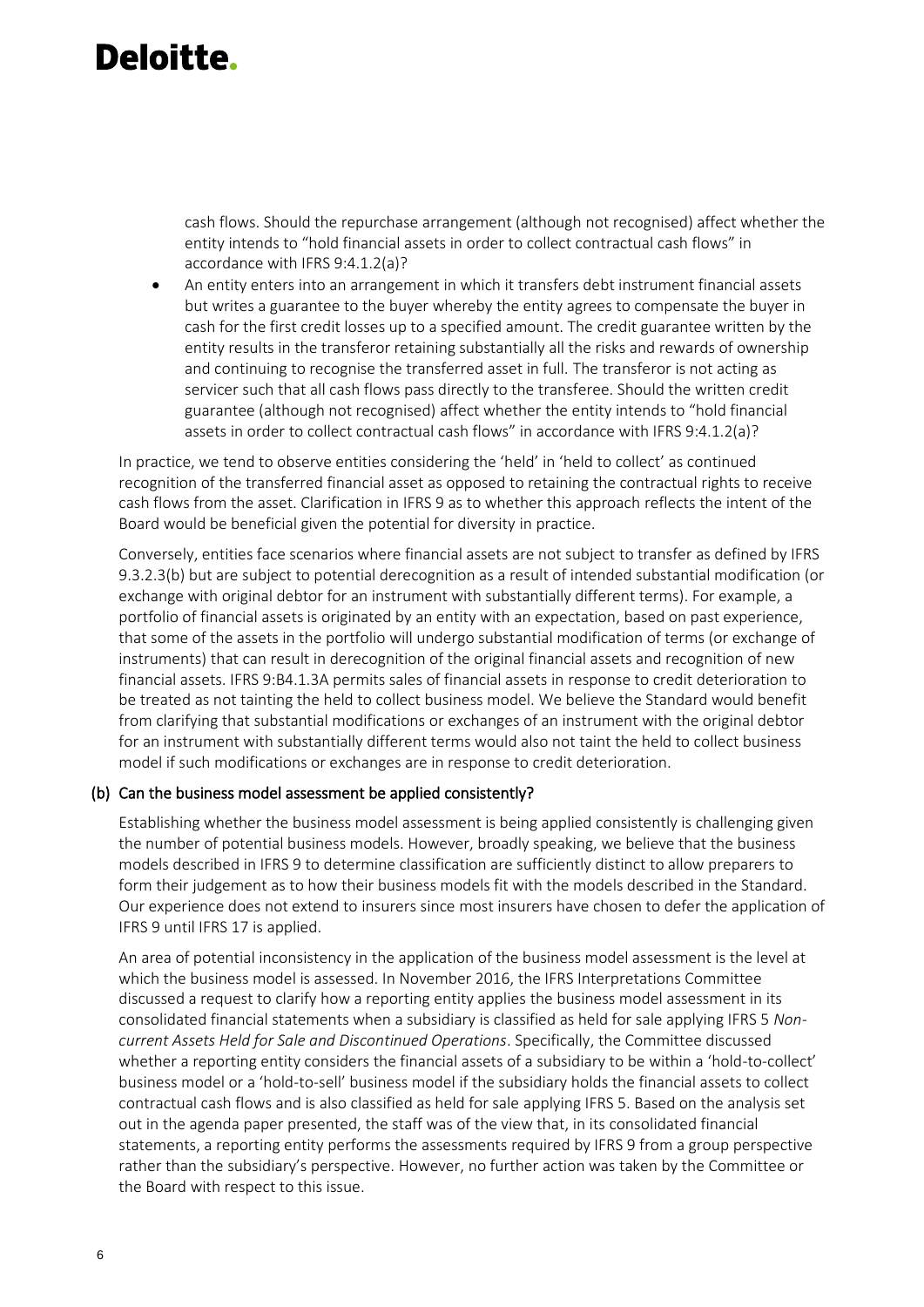Our published guidance supports a business model assessment at the subsidiary level. In our view, the intention and/or decision to sell a subsidiary does not in itself represent a change in business model because the activities of the subsidiary following a decision to sell remain the same (i.e. unless a decision is made post sale, the subsidiary would continue to originate assets and service those assets with the aim of collecting the cash flows as opposed to realising a profit through selling or trading the assets). IFRS 9 refers to "managing the financial assets" and it is at the subsidiary level that the assets continue to be managed to collect the contractual cash flows. We are aware that other preparers and auditors also support this view. Given the initial IFRS Interpretations Committee discussion was not finalised, there may be diversity practice in respect of this issue. It would be an area worthy of consideration in terms of potentially supplementing the current guidance in IFRS 9, including considering whether there is a need to draw a distinction between this case and the current example in IFRS 9.B4.4.1(b). We also note that there were other implications of the IFRS Interpretations Committee deliberation, such as the implication on cash flow hedge accounting. We suggest that the Board may also want to consider addressing this aspect as part of the PIR on hedge accounting.

#### (c) Are there any unexpected effects arising from the business model assessment? How significant are these effects?

On adoption of IFRS 9 there were limited unexpected effects arising from the business model assessment except in relation to trade receivables. Under IAS 39, basic trade receivables were generally classified at amortised cost and their classification was not identified by preparers or users as inappropriate or in need of reform. Consequently, the application of the IFRS 9 business model requirements to classify certain factored trade receivables at fair value was unexpected by certain corporate entities on adoption of IFRS 9.

On adoption of IFRS 9, a number of entities were required to classify portfolios of trade receivables as held to collect and sell (FVTOCI) or held to sell (FVTPL) because they were subject to debt factoring arrangements that can lead to derecognition of the trade receivables such that trade receivables do not meet the held to collect (amortised cost) business model. Trade receivables without a significant financing component are recognised under IFRS 9 at their transaction price as determined by IFRS 15 *Revenue from Contracts with Customers*. Given the short-term nature of such trade receivables, the exception to recognise them at their transaction price on initial recognition, as opposed to their fair value, and the fact that actual sales would be recognised within a short time after recognition, we question whether the costs of performing and auditing a business model assessment and determining fair values for trade receivables outweighs the benefits of subsequently measuring such assets at fair value. The application of the business model assessment to trade receivables without a financing component was not explicitly considered by the Board when the IFRS 9 classification and measurement model was developed and could be seen to be an unintended consequence of the model which would benefit from being revisited.

Another area where IFRS 15 and IFRS 9 interact, and classification of financial asset questions arise, is on the classification of receivables that are subject to a potential rebate based on the volume of future sales. Entities may offer retrospective rebates when a customer reaches a specific volume threshold with the rebate forming part of variable consideration in a contract and so considered in determining the transaction price under IFRS 15. To recognise the receivable, the entity needs to determine the amount of consideration that is unconditional, which is the invoiced amount that is due before the customer is expected to meet the conditions for the rebate. Hence the seller of goods or services determines that it has an unconditional right to the consideration before the rebate is granted. In this case, the entity recognises a receivable at the full amount, although the customer is expected to give a refund in the future. In this scenario, the transaction price differs from the amount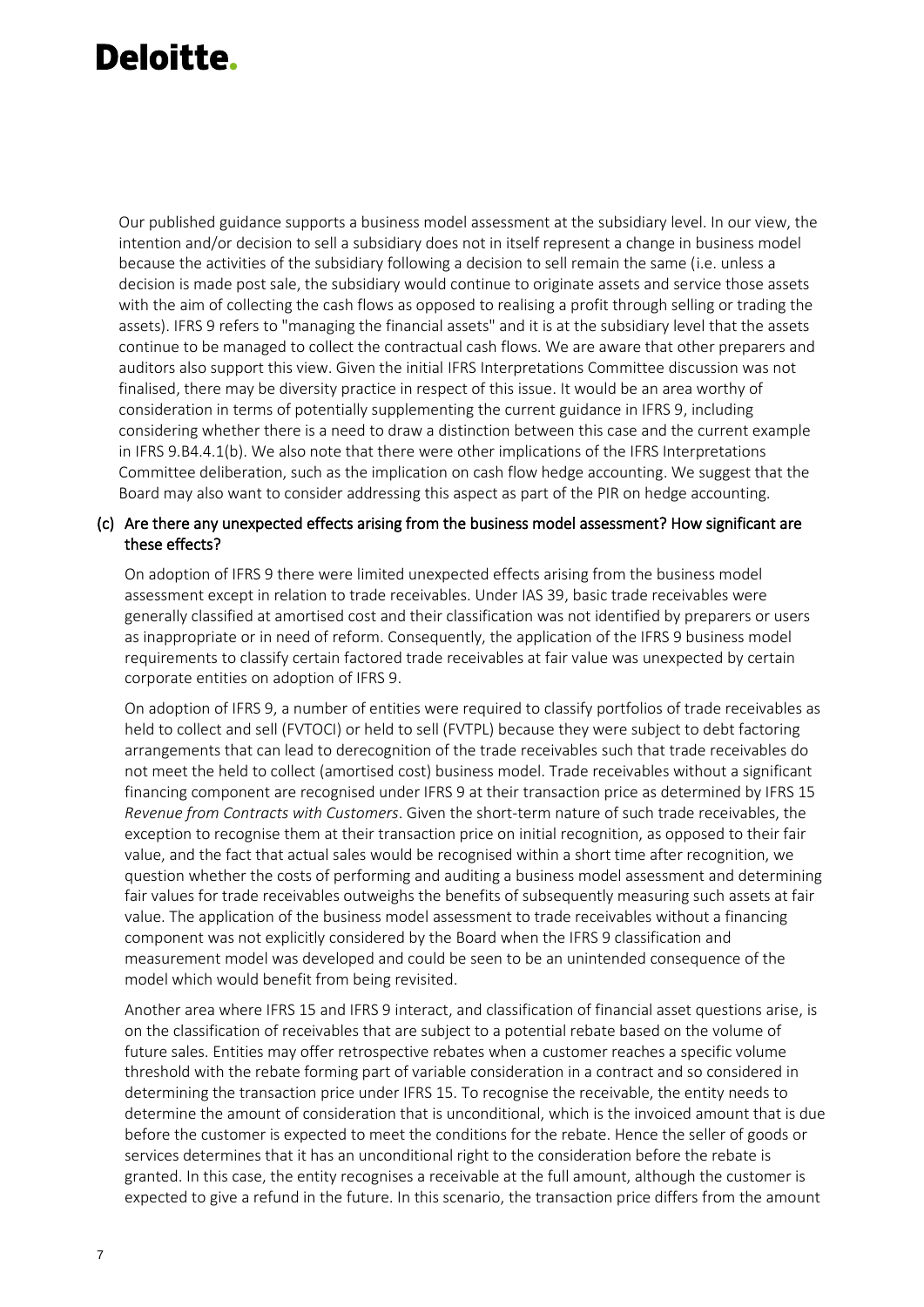of the receivable, yet IFRS 9:5.1.13 does not seem to envisage scenarios in which this can arise as it states that an entity shall measure trade receivables that do not have a significant financing component (determined in accordance with IFRS 15) at their transaction price (as defined in IFRS 15). IFRS 9:5.13 could benefit from being amended to acknowledge that the amount of the receivables can be different to the transaction price based on the requirements of IFRS 15.

#### Question 3 – Contractual cash flows characteristics

#### (a) Is the cash flow characteristics assessment working as the Board intended? Why or why not?

Please explain whether requiring entities to classify and measure a financial asset considering the asset's cash flow characteristics achieves the Board's objective of entities providing users of financial statements with useful information about the amount, timing and uncertainty of future cash flows.

If, in your view, useful information could be provided about a financial asset with cash flows that are not SPPI applying IFRS 9 (that is, an asset that is required to be measured at fair value through profit or loss applying IFRS 9) by applying a different measurement approach (that is, using amortised cost or fair value through OCI) please explain:

- i. why the asset is required to be measured at fair value through profit or loss (that is, why, applying IFRS 9, the entity concludes that the asset has cash flows that are not SPPI).
- ii. which measurement approach you think could provide useful information about the asset and why, including an explanation of how that approach would apply. For example, please explain how you would apply the amortised cost measurement requirements to the asset (in particular, if cash flows are subject to variability other than credit risk). (See Section 7 for more questions about applying the effective interest method.)

#### (b) Can the cash flow characteristics assessment be applied consistently? Why or why not?

Please explain whether the requirements are clear and comprehensive enough to enable the assessment to be applied in a consistent manner to all financial assets within the scope of IFRS 9 (including financial assets with new product features such as sustainability-linked features).

If diversity in practice exists, please explain how pervasive the diversity is and its effect on entities' financial statements.

#### (c) Are there any unexpected effects arising from the cash flow characteristics assessment? How significant are these effects?

Please explain the costs and benefits of the contractual cash flow assessment, considering any financial reporting effects or operational effects for preparers of financial statements, users of financial statements, auditors or regulators.

In responding to (a)–(c), please include information about financial instruments with sustainability-linked features (see Spotlight 3.1) and contractually linked instruments (see Spotlight 3.2).

#### (a) Is the cash flow characteristics assessment working as the Board intended?

We are generally supportive of the need for a cash flow characteristics assessment to identify financial assets for which useful information cannot be reasonably provided unless they are measured at fair value through profit or loss (FVTPL). In practice, the application of the cash flow characteristics assessment, 'the SPPI assessment', to certain types of instruments has raised concerns. These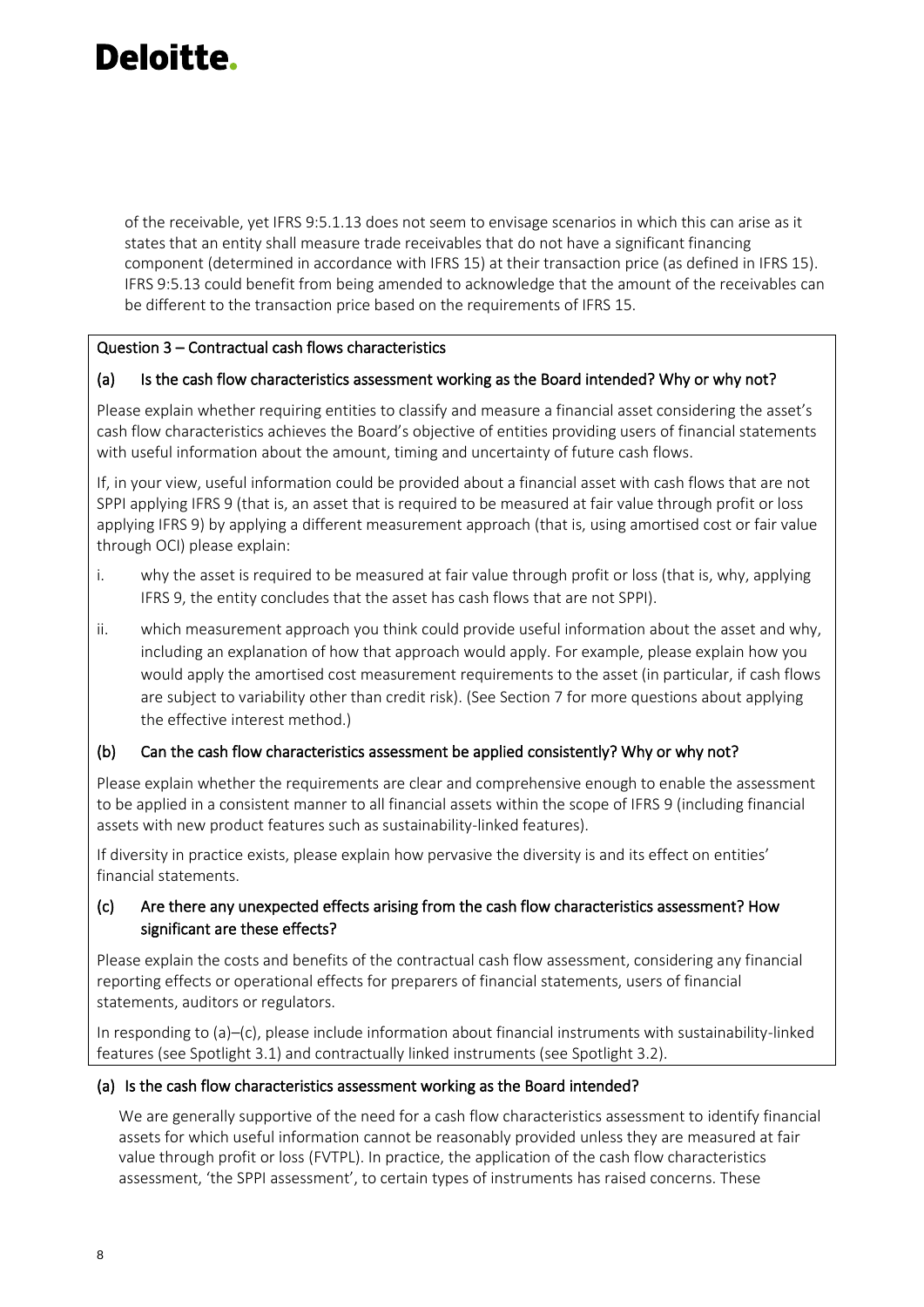instruments are contractually linked instruments, non-recourse financial assets, ESG-contractually linked debt, in particular the application of the de minimis test to these instruments.

#### *Contractually linked instruments and non-recourse financial assets*

Under the SPPI assessment, when a creditor's claim is limited to specified assets, e.g. a non-recourse financial asset or contractually linked instrument (CLI), an additional assessment, over and above an assessment of the contractual interest and principal amounts of the asset, is required. This is to determine whether the terms of the financial asset give rise to other cash flows or limits the cash flows in a manner that is inconsistent with payments representing principal and interest. Under the IFRS 9 classification and measurement model, the SPPI assessment requirements for a non-recourse financial asset are different from the requirements for a CLI. The criteria for a CLI to have cash flow characteristics that are payments of principal and interest are stricter than the equivalent criteria for non-contractually linked non-recourse financial assets. For example, a CLI issued by a SPE that invests in non-financial assets cannot meet the SPPI requirements, whereas a non-CLI non-recourse asset collateralised by a non-financial asset may. Consequently, a CLI may be required to be measured at FVTPL because it fails the SPPI requirements whereas a non-recourse financial asset with an equivalent cash flow profile would pass the SPPI requirements.

Consider the example of a SPE that invests CU100m in finance lease assets with fixed repayment amounts that includes substantive residual value risk arising from the option for lessees to return the assets at the end of the term of the lease. Assume that the variability from the residual value risk represents up to CU10m of the value of the lease portfolio. Under Scenario 1, the SPE issues two tranches of contractually linked instruments. A senior Tranche A is issued for CU60 and a junior Tranche B is issued for CU40. Under Scenario 2, the SPE is funded by a combination a loan (CU60) and issued equity (CU40), where the cash flows of the loan are identical to the cash flows of Tranche A in Scenario 1. Under Scenario 1, the investment in Tranche A is required to be measured at FVTPL because the underlying pool of financial instruments does not meet the contractual cash flow characteristics of IFRS 9:B4.1.23 and B4.1.24. However, under Scenario 2 the investment in the loan is expected to meet the SPPI requirements because there is no contractual linkage and the non-recourse guidance applies when the issued equity is sufficient to absorb any variability from the residual value risk.

In these situations, where the senior tranche of a CLI structure will not be affected by the non-SPPI cash flows of the underlying pool, classification of the investment at FVTPL when it is held to collect the contractual cash flows (or held to collect and sell) does not provide the most useful information to users and is inconsistent with the classification of non-contractually linked non-recourse assets with equivalent cash flows.

One way to address this inconsistency would be to extend the de minimis assessment noted in IFRS 9:B4.1.25 in respect of assessing whether assets within the pool meet the SPPI requirements to the assessment of the effect of assets within the pool on the cash flows of the issued CLIs, i.e. if the underlying pool contains assets that do not meet the requirements in IFRS 9:B4.1.23 and B4.1.24 but the cash flows from those assets have no, or a de minimis, effect on the cash flows of a CLI tranche that meets the conditions in IFRS 9:B4.1.21(a) and (c), that tranche should be considered to have cash flows of principal and interest.

#### *ESG-contractually linked debt*

The RFI of IFRS 9 is timely given the exponential growth in ESG-linked debt, both lent and borrowed by IFRS reporting entities, which is expected to continue. We welcome the Board explicitly acknowledging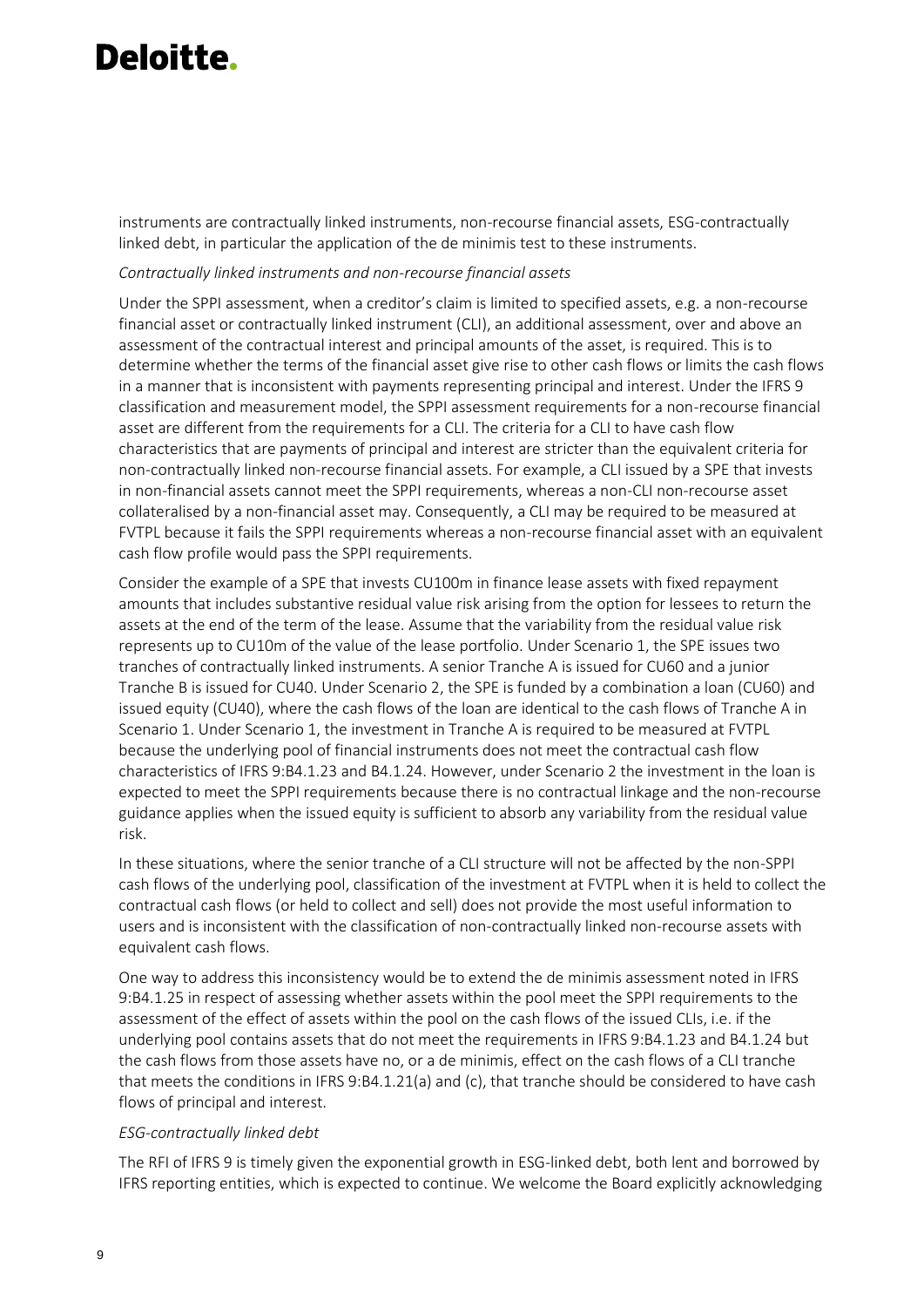this area in the RFI and requesting views since this type of lending was not as significant when IFRS 9 was developed.

As acknowledged by the staff in the agenda paper of July 2021 Board meeting, when a debt instrument has contractual cash flow variability linked to specified ESG-variables it will likely fail the SPPI test and will be required to be classified as at FVTPL by entities holding the debt instrument as an asset. Without changes to IFRS 9, we expect an increasing amount of financial assets being classified as at FVTPL.

In our response, we refer to 'ESG-contractually linked variable debt' to distinguish between fixed and variable debt instruments that may be used to fund ESG projects that may pass the SPPI assessment in IFRS 9 as their contractual cash flows do not vary based on ESG variables, and debt instruments with contractual variability linked to ESG variables that are therefore likely to fail the SPPI assessment.

To assess whether IFRS 9 should be amended in respect of ESG-contractually linked variable debt, we believe the following questions need to be answered: is a classification category other than FVTPL capable of capturing the cash flow variability from such debt arrangements? If yes, considering that cash flow variability can exist in many arrangements other than ESG-contractually linked debt, is it possible to develop guidance that is capable of distinguishing between debt arrangements that should be measured other than as at FVTPL and those that should be at FVTPL?

In answering the first question, we believe it is important to consider that, in our experience, issuers of ESG-contractually linked debt are not classifying their issued debt as at FVTPL. This reflects the fact that the debt is not held-for-trading and that the issuers often chose, as an accounting policy, to define "non-financial variable[s] specific to a party to the contract" in the definition of a derivative as not being limited to the definition of insurance risk, i.e. including non-financial variables such as ESGvariables. Consequently, issuers are generally accounting for ESG-contractually linked variable debt at amortised cost without separation of embedded derivatives for the ESG-linkage.

Amortised cost is capable of accounting for cash flow variability, including when that cash flow variability does not reflect changes in market interest rates. IFRS 9:B5.4.6 has specific measurement requirements for accounting for the change in expectations of contractual cash flows. Broadly, IFRS 9 requires the cash flows to be forecast and discounted by the original effective interest rate. We therefore believe IFRS 9 is capable of accounting for cash flow variability other than for changes in market interest rate in a measurement model other than FVTPL. This measurement model is currently applied for issuers of ESG-contractually linked variable debt, and we therefore think that such a measurement model is capable of being applied by lenders and investors of ESG-contractually linked variable debt (assuming the relevant business model assessment is also passed). As acknowledged in our response to Question 7, we believe that amortised cost measurement in IFRS 9 could be strengthened, specifically the application of IFRS 9:B5.4.6 in the case of contingent cash flows.

Improvements in this area would not be limited to ESG-contractually linked variable debt given contingent cash flows are common in many debt arrangements with prepayment options, debt where cash flows are linked to non-ESG variables such as revenue and profit where embedded derivatives are not separated. As has been noted by the IFRS Interpretations Committee in June 2021 as part of its analysis of the accounting for TLTRO-III, the requirements on how to forecast future contractual cash flow variability where cash flows are contingent on future events could be improved. Given ESGvariables in an ESG-contractually linked variable debt are contingent cash flows, we would support improvements to the application of IFRS 9:B5.4.6 if the Board were to consider developing a model for measuring ESG-contractually linked variable debt for lenders and investors at other than FVTPL.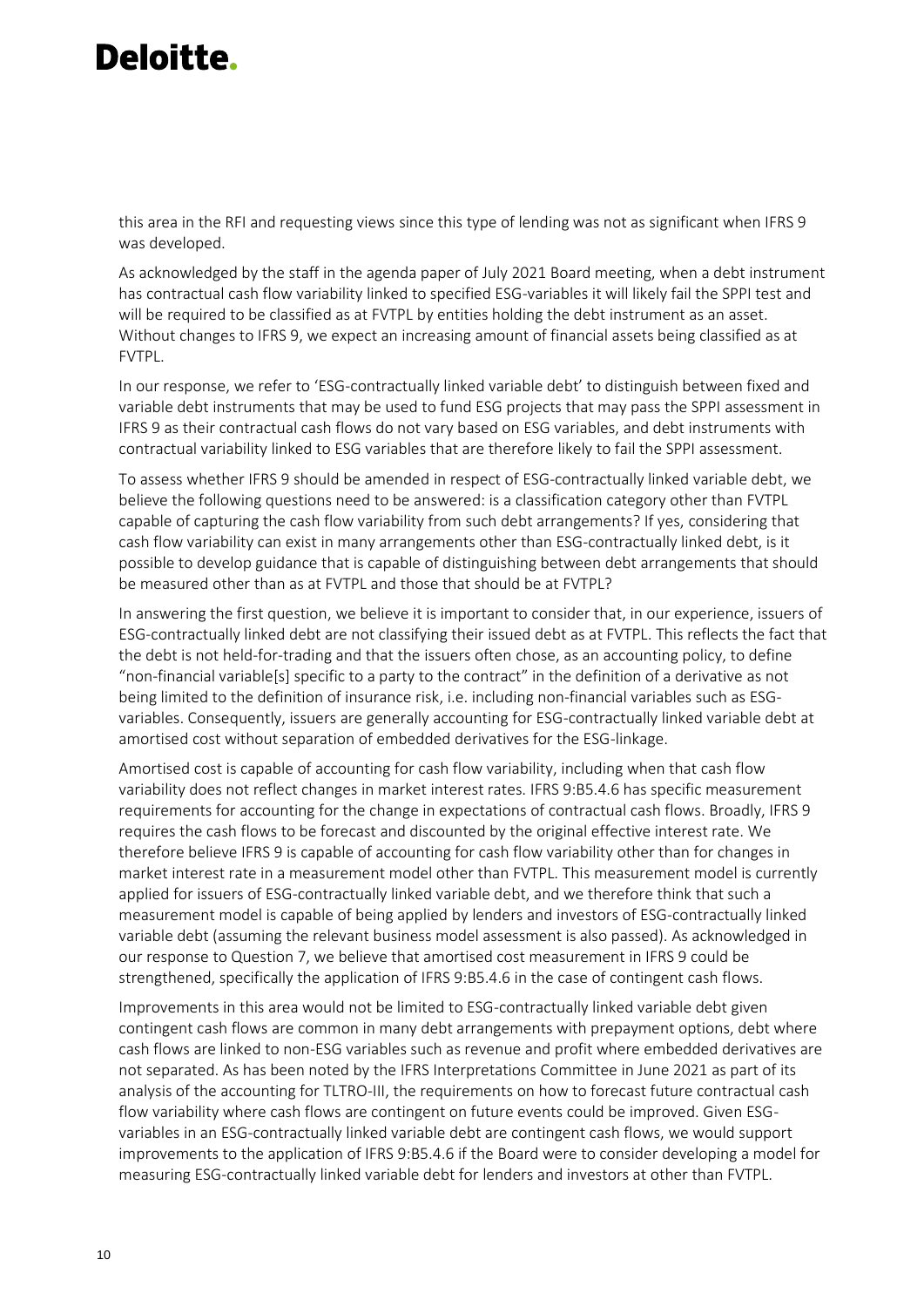The second question to answer in developing an alternative approach to ESG-contractually linked variable debt is whether it is possible to distinguish ESG-linked variability from other non-ESG variability where the latter should be required to be measured at FVTPL. We consider this question to be challenging given there is no common definition of ESG-linked variability. One proposal we have considered is to use the same definitions that are currently used by issuers of ESG-contractually linked variable debt in assessing whether ESG-contractually linked variable debt has embedded derivatives that require separation. Under IFRS 9, for issuers of ESG-contractually linked variable debt, consideration is given as to whether the ESG-variable meets part (a) of the definition of a derivative, specifically, whether the variable is a "non-financial variable specific to the party to the contract". Practice has developed as to application of these words to many different variables. Given ESGvariables are generally designed to be specific to the borrower to incentivise (or disincentivise) its actions through lower or higher interest costs, we believe the use of such terminology has merit. For example, where interest costs of debt vary based on whether the issuer meets or does not meet specified Co2 emission targets, the non-financial variable, the Co2 emissions, would be specific to a party to the contract, in this case the issuer's emission targets. If the ESG-variability is a non-financial variable, such as Co2 emissions, but it is not specific to a party to the contract (e.g. if it is based on global Co2 emissions rather than emissions of the borrower) then such ESG-variability would not be specific to the borrower. Using existing definitions that have already been applied for issuers of ESGcontractually linked variable debt to lenders and investors has the attractiveness of allowing the same amortised cost measurement for both issuer and lender subject to the lender meeting the business model assessment already in IFRS 9. Using such a definition would ensure that other cash flow variability that passes the definition of a derivative, such as linkage to equity prices, bond prices, commodity prices, other financial indices and non-financial variables not specific to a party to the contract, would continue to fail the SPPI assessment and therefore would be appropriately measured at FVTPL.

We acknowledge that developing a model based on the term 'non-financial variable specific to a party to the contract' has the potential to scope in non-financial variables that are not ESG-based, for example debt or other preference shares/notes that are financial liabilities where the amount of interest payable by the issuer is a function of the profits of the issuer, i.e. a profit participatory note. In practice, many entities regard profits of the issuer as a non-financial variable and therefore do not separate out embedded derivatives and instead apply the amortised cost requirements of IFRS 9:B5.4.6. The question for consideration by the Board should they consider such an approach, is whether those financial assets should be scoped into being capable of measurement at amortised cost given the difficulty in distinguishing ESG-based non-financial variables that are specific to a party to the contract from those non-ESG-based variables. On balance, given the difficulty in defining ESG-based variability, particularly in a market that is constantly developing, we believe the scope of including financial assets with variability that is based on a non-financial variable specific to the party to the contract as passing the SPPI assessment may need to be kept broad. As mentioned previously, we believe such an approach has merit if the measurement requirements of IFRS 9:B5.4.6 are strengthened to accommodate the increasing amount of assets that would fall within its scope.

Lastly, should the Board consider our proposal of using the term 'non-financial variable specific to a party to the contract' as a way of distinguishing debt instruments, we believe that Board should also consider providing more guidance as to what a non-financial variable. Indeed, given the broader scope of instruments that may be affected, this would promote consistent accounting for financial assets for which this term would now apply. It would also promote consistency with the accounting for financial liabilities where the term is currently being applied when entities assess whether variables meet part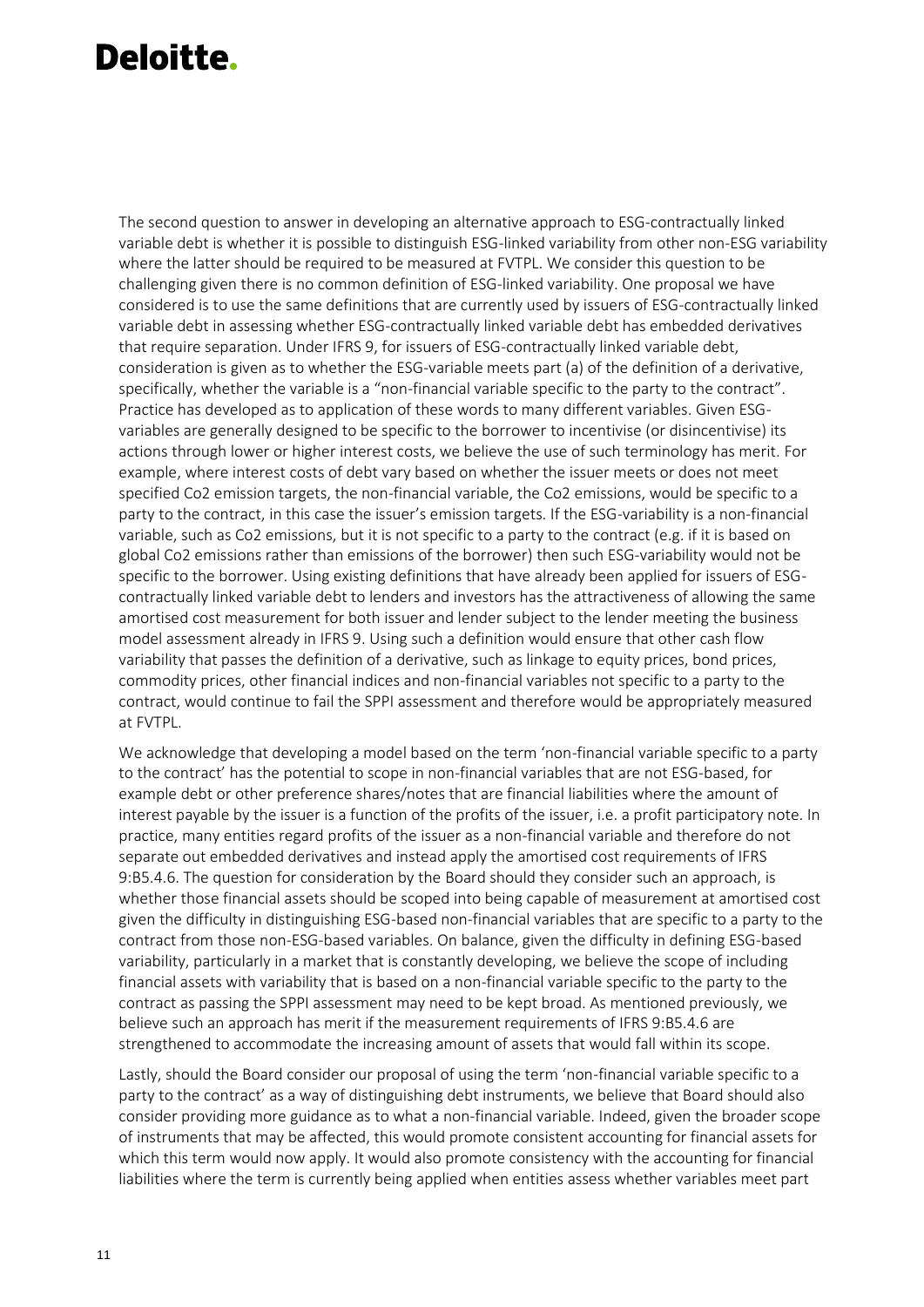(a) of the definition of a derivative in assessing whether such features are potentially separated out as embedded derivatives.

#### (b) Can the cash flow characteristics assessment be applied consistently?

Since adoption of IFRS 9 the requirements for assessing the contractual cash flow characteristics of financial assets have been generally consistently applied. Some aspects have required judgement to be applied (e.g. in respect of increased cost clauses, prepayment options, etc) which in our experience has been applied reasonably to arrive at appropriate conclusions.

#### (c) Are there any unexpected effects arising from the cash flow characteristics assessment?

We have not identified any unexpected effects from the contractual cash flow assessment other than those outlined above.

#### Question 4—Equity instruments and other comprehensive income

#### (a) Is the option to present fair value changes on investments in equity instruments in OCI working as the Board intended? Why or why not?

Please explain whether the information about investments in equity instruments prepared applying IFRS 9 is useful to users of financial statements (considering both (i) equity instruments measured at fair value through profit and loss; and (ii) equity instruments to which the OCI presentation option has been applied).

For equity instruments to which the OCI presentation option has been applied, please explain whether information about those investments is useful considering the types of investments for which the Board intended the option to apply, the prohibition from recycling gains and losses on disposal and the disclosures required by IFRS 7.

#### (b) For what equity instruments do entities elect to present fair value changes in OCI?

Please explain the characteristics of these equity instruments, an entity's reason for choosing to use the option for those instruments, and what proportion of the entity's equity investment portfolio comprises those instruments.

#### (c) Are there any unexpected effects arising from the option to present fair value changes on investments in equity instruments in OCI? How significant are these effects?

Please explain whether the requirements introduced by IFRS 9 had any effects on entities' investment decisions. If yes, why, how and to what extent? Please provide any available evidence supporting your response which will enable the Board to understand the context and significance of the effects.

In responding to (a)–(c), please include information about recycling of gains and losses (see Spotlight 4).

The prevalence of investments in equity instruments and the use of the OCI election varies considerably across industry and geography.

In the investment funds sector, it is common for equity instruments and other financial securities to be measured at FVTPL, often because the capital (units) issued are often measured on the same basis and therefore recognition of gains/losses in profit or loss is more meaningful. Consequently, the introduction of the FVTOCI election for equity instruments has had little impact to that sector.

Whilst non-financial corporates are less likely to hold equity instruments, when they hold such instruments it is more likely to be for the longer-term. In this sector, we see mixed practice as to whether the FVTOCI is elected or the default accounting of FVTPL applied. The choice depends partly on the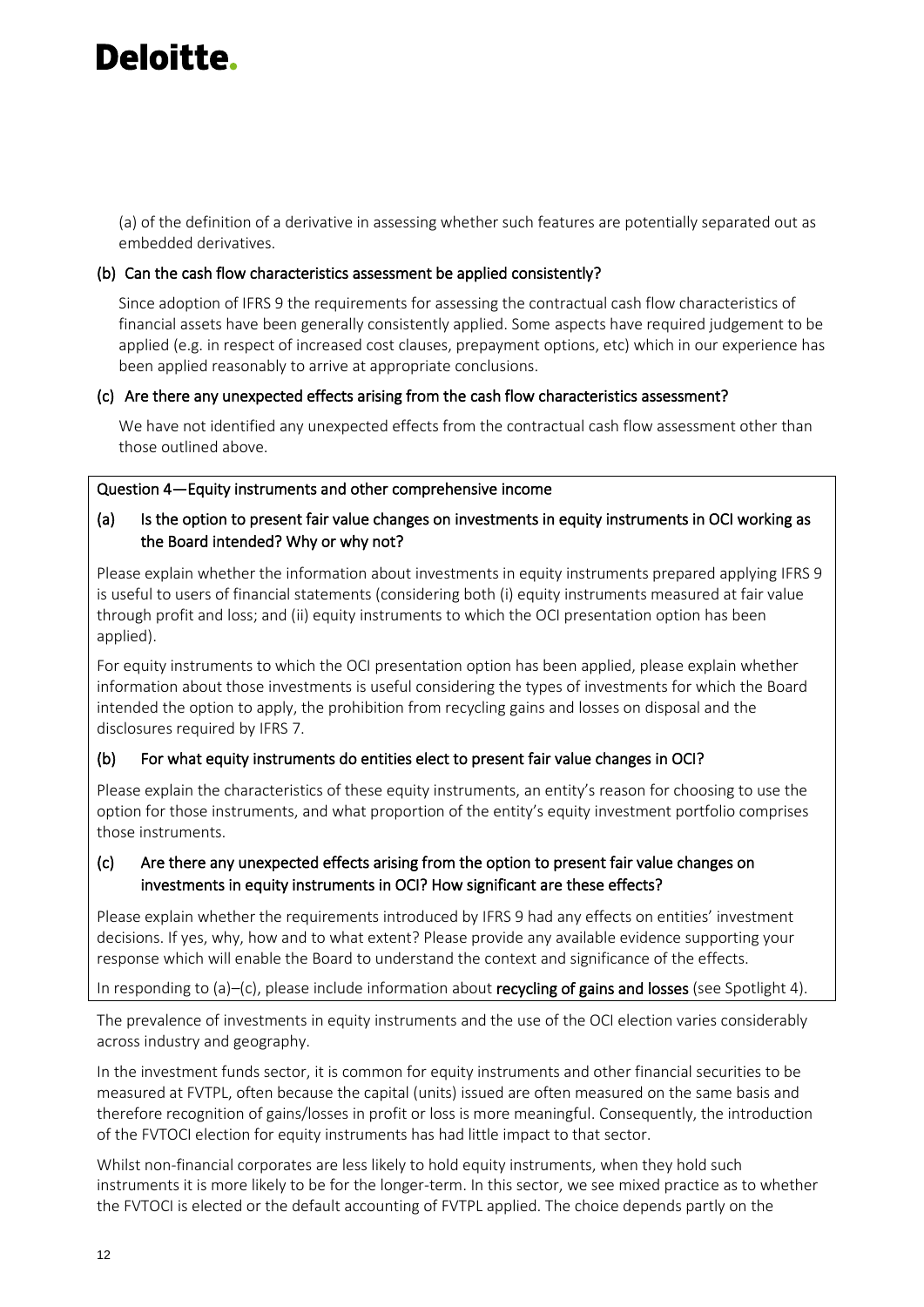preparers' approach to communicating the financial performance in OCI including their use of APMs, the weight a preparer places on the importance of recycling, the expected volatility of the equity security, and the additional disclosures required by IFRS 7, should the FVTOCI election be applied.

The insurance sector has largely not applied IFRS 9 given the ability to defer adoption of IFRS 9 until the adoption of IFRS 17. It is therefore not clear to what extent the FVTOCI election will be applied in that sector. However, given the extent to which equity instruments are invested to fund insurance liabilities (including index-linked insurance and other investment contracts) we consider the attractiveness the FVTOCI to be limited given the accounting mismatches that can arise. Given most insurers have not applied IFRS 9 we believe it is too early to say whether the insurance sector will be a significant user of the FVTOCI election, and irrespective of whether they use the election, whether the combination of IFRS 9 accounting for the asset and IFRS 17 accounting for the liabilities will result in information that could be improved had the IFRS 9 FVTOCI election differed. The Board may consider whether the topic would be better addressed as part of the PIR of IFRS 17 rather than amending IFRS 9 should it be judged that the accounting mismatches arise mostly from the interaction of IFRS 17 and IFRS 9, rather than IFRS 9 alone.

With respect to the qualifying criteria for the FVTOCI election, it would be beneficial if IFRS 9 was clearer in the authoritative part of the Standard that financial liabilities that meet the exception to be presented as equity for the issuer in accordance with the requirements of IAS 32:16A-D are not eligible for designation as at FVTOCI for the holder as explained in the Basis of Conclusions. Explicit consideration of this point including the reason for any lack of symmetry would be beneficial for preparers and auditors.

#### Question 5— Financial liabilities and own credit

#### (a) Are the requirements for presenting the effects of own credit in OCI working as the Board intended? Why or why not?

Please explain whether the requirements, including the related disclosure requirements, achieved the Board's objective, in particular, whether the requirements capture the appropriate population of financial liabilities.

#### (b) Are there any other matters relating to financial liabilities that you think the Board should consider as part of this post-implementation review (apart from modifications, which are discussed in Section 6)?

Please explain the matter and why it relates to the assessments the Board makes in a postimplementation review.

We believe the presentation of the effects of own credit in OCI is working as the Board intended. However, in practice, determining the separation of own credit from other market risks has been challenging for some issuers. As a result, it is common for entities to apply the practical expedient in IFRS 9:B5.7.18.

Other matters relating to financial liability accounting that most frequently arise are (i) the distinction of whether the liability in supplier finance arrangement is a trade or other payable, and (ii) whether a liability is presented as current/non-current when debt covenants depend on future contingent events. We note that both these areas are being dealt by the Board as part of separate projects. However, we encourage the Board to consider cross-cutting issues between these projects and the PIR on IFRS 9, namely the interaction between supplier finance arrangements and the assessment of whether the modifications to the contractual terms are substantial leading to derecognition, particularly when assessing qualitative changes in the terms and conditions (see our response to Question 6).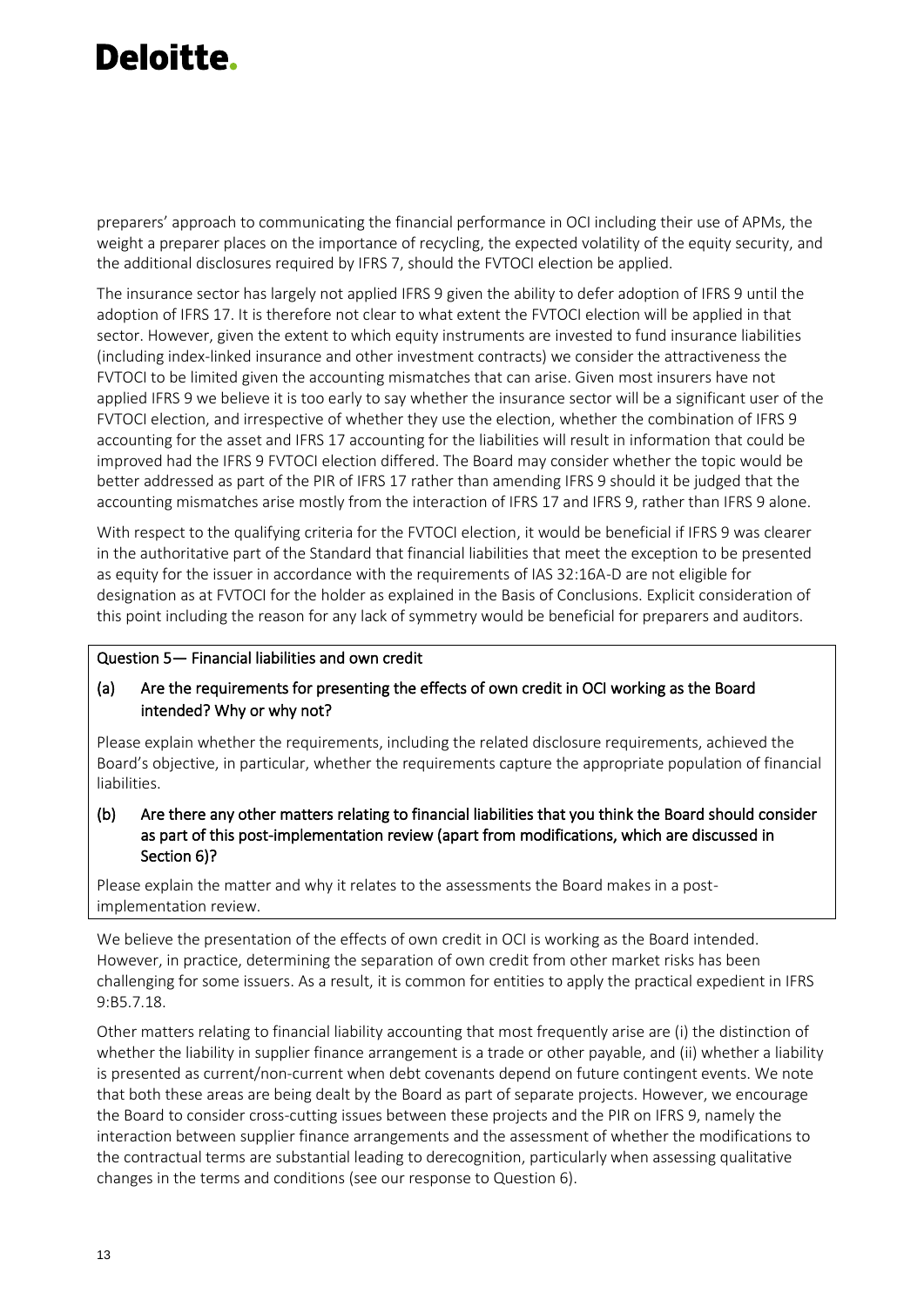#### Question 6— Modifications to contractual cash flows

#### (a) Are the requirements for modifications to contractual cash flows working as the Board intended? Why or why not?

Please explain what changes you consider to be modifications of a financial asset for the purpose of applying paragraph 5.4.3 of IFRS 9 and as a modification of a financial liability for the purpose of applying paragraph 3.3.2 of IFRS 9. Does the application of those paragraphs, and the disclosure requirements related to modifications, result in useful information for users of financial statements?

#### (b) Can the requirements for modifications to contractual cash flows be applied consistently? Why or why not?

Please explain whether the requirements enable entities to assess in a consistent manner whether a financial asset or a financial liability is modified and whether a modification results in derecognition. Have the requirements been applied differently to financial assets and financial liabilities? If diversity in practice exists, please explain how pervasive the diversity is and its effects on entities' financial statements.

We note that across IFRS Standards the accounting for the effects of contract modifications varies considerably and there is a lack of an overarching principle as to when contractual modifications lead to derecognition, and if not, there is no derecognition how a gain or loss is recognised. These differences are not limited to those items in the scope of IFRS 9, but financial instruments outside the scope of IFRS 9 such as leases, share-based payment arrangements and insurance contracts, as well as non-financial instruments such as revenue arrangements. In the long-term, IFRS Standards would benefit from an overarching principle in this area given the similarity in many of these contractual arrangements.

In applying IFRS 9, we observe more consistency in the modification (failed derecognition) accounting outcomes for financial liabilities than for financial assets. This reflects the fact that there is more specific guidance on determining whether a financial liability modification is substantial (IFRS 9:3.3.2 and 10% test in IFRS 9:B3.3.6). We do not see a good basis for having different requirements for financial assets and financial liabilities, other than the specific impairment aspects that relate only to financial assets. To improve consistency the Board could consider whether the guidance can be aligned and whether the fact some contracts are modified in response to credit impairment, as opposed to not credit related events, should result in a different approach to assessing modification and derecognition.

For financial assets, IFRS 9:5.4.3 is less specific than the comparable guidance for financial liabilities. This has led to a variety of accounting policies, specifically for lenders. This is particularly important given lenders have different accounting policies to determine whether forbearance activities result in derecognition, including whether the 10% test is applied for financial assets by analogy to financial liabilities. Given the importance of forbearance activities, particularly in times of economic stress, we believe IFRS 9 should have more specific guidance on this to ensure that lenders apply more consistent accounting policies in respect of their forbearance activities.

In determining whether the modification of a financial asset is substantial, questions arise whether this should be a comparison of the modified contractual cash flows with the original unmodified contractual cash flows, specifically whether those unmodified cash flows should be adjusted to reflect post-write off cash flows (given IFRS 9 regards them as derecognised even though they are not contractually forgiven) or some other credit-modified cash flows. We believe the comparison should reflect post-write off cash flows but believe the Standard would benefit from clarity in this area.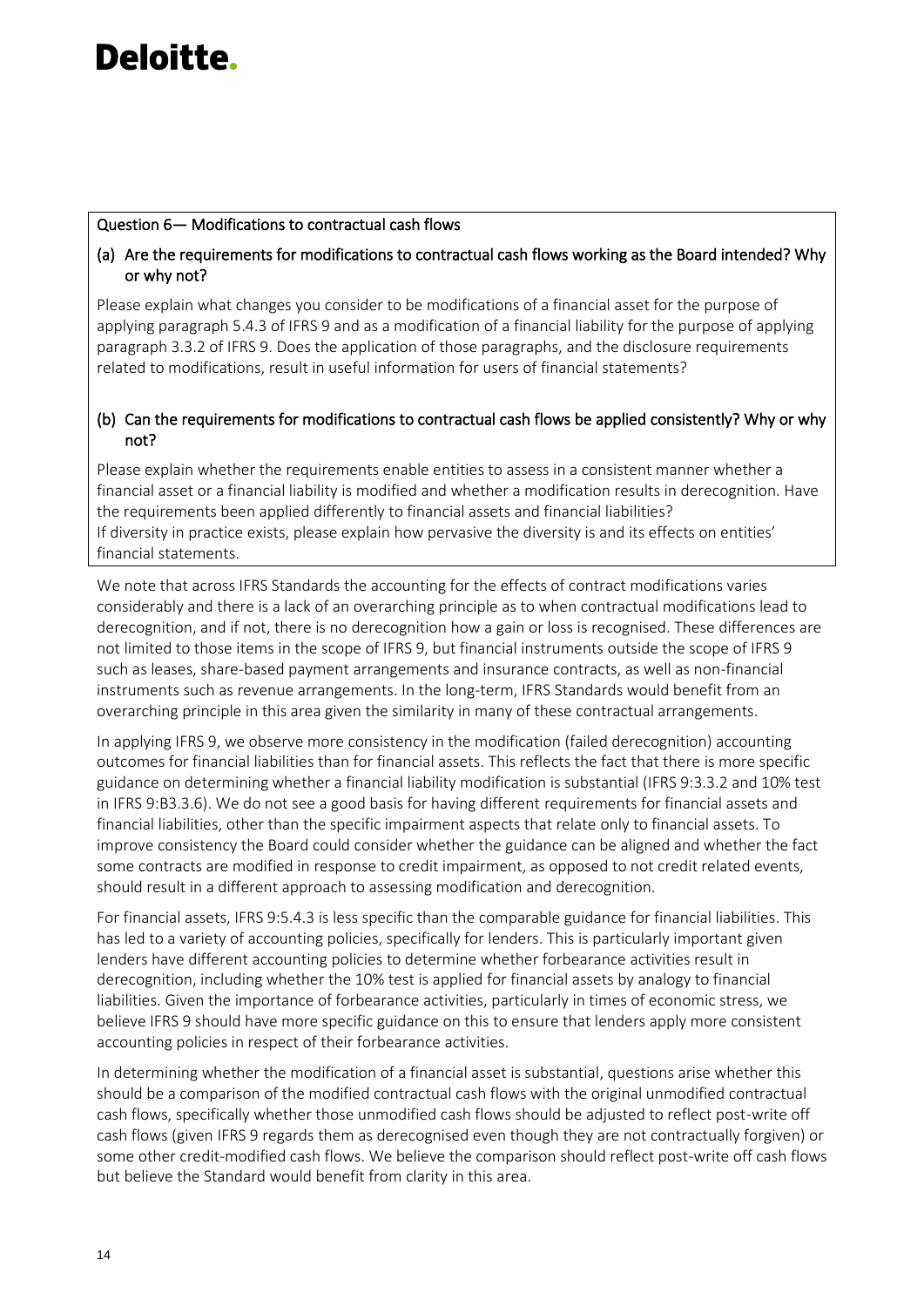When considering the modification requirements for financial liabilities (which are often also applied to financial assets by analogy), we believe there is limited guidance on the relative weighting that should be given to qualitative and quantitative factors in forming the judgement over whether the modification is substantial. If an entity performs the 10% test, i.e. a quantitative test, and determines that the present value difference is less than 10%, it is not clear whether the entity can nevertheless conclude that the modification is substantial based on qualitative differences in the pre and post modified cash flows. It is also not clear whether the qualitative and quantitative tests should be performed in a specific order. Views vary as to the relative weighting of a qualitative assessment and what qualitative characteristics should be considered. Given it is common for preparers to consider qualitative factors in assessing whether terms are substantially different for financial liabilities, guidance in this area would be beneficial to achieve more consistent accounting outcomes for both financial assets and financial liabilities. As noted in our response to Question 5, one area where guidance on qualitative factors may be particularly helpful is the area of assessing derecognition for supplier finance arrangements.

Another area where difficulties frequently arise in practice is the determination of the unit of account to be used in assessing whether terms are substantially different, including the application of the 10% test. It is common in loan syndications to have to changes in the lenders at the same time as cash flows are modified. The Standard does not provide guidance to assess at which level the test should be performed, at the lender level or the syndicate level, for example, whether the change in lender is a derecognition in isolation for some of the debt with other modifications being assessed separately, or whether the assessment considers all changes together. We have observed diversity in practice in assessing modifications and derecognition in this area.

We also note that there is a lack of guidance on how to determine whether a modification is substantial when prepayment options are introduced, taken away, or amended. In such cases, there are numerous scenarios that impact the timing of the pre and post modified cash flows but no guidance as to which scenarios should be included in the assessment, for example, the mostly likely timing of cash flows, or the cash flows that create the largest difference in timing and amount. Similarly, where prepayment options at par exist, and the debt is then modified, it is not clear whether the existence of the prepayment option should be considered as an in-substance prepayment of the debt and a lending of new debt (given the borrower has the right to repay and borrow at on-market terms) or as a modification of the existing arrangement. This is particularly relevant where the modification arises close to the date when the prepayment option could be exercised. Clarification on this point would reduce diversity.

The recent deliberations on the interest rate benchmark reform also highlighted that there is very little guidance to assist with the determination of whether modifications to derivatives lead to their derecognition. Even though the measurement outcome of whether a derivative is derecognised is of little consequence given derivatives are measured at FVTPL, this assessment remains an important unresolved issue following the recent IFRS 9 amendments because the derecognition conclusion determines whether hedge accounting ceases. The difficulty in assessing derecognition for derivatives arises because determining whether the modified terms are substantially different, often assessed using the 10% test, is challenging when derivatives have both an inflow and outflow and also are not discounted for measurement purposes using the original EIR (which the 10% test requires). This illustrates that the 10% test was originally designed for assessing derecognition of debt, not derivatives.

The deliberations on the interest rate benchmark reform also highlighted that there may be differing views between the Board and what we observe in practice as to the scope of modifications. In practice we observe that modifications are generally limited to changes in contractual terms resulting from bilateral agreement to change the terms and conditions of the contractual arrangement. In practice, changes to the underlying calculation of indices by the agency that governs the calculation, such as Government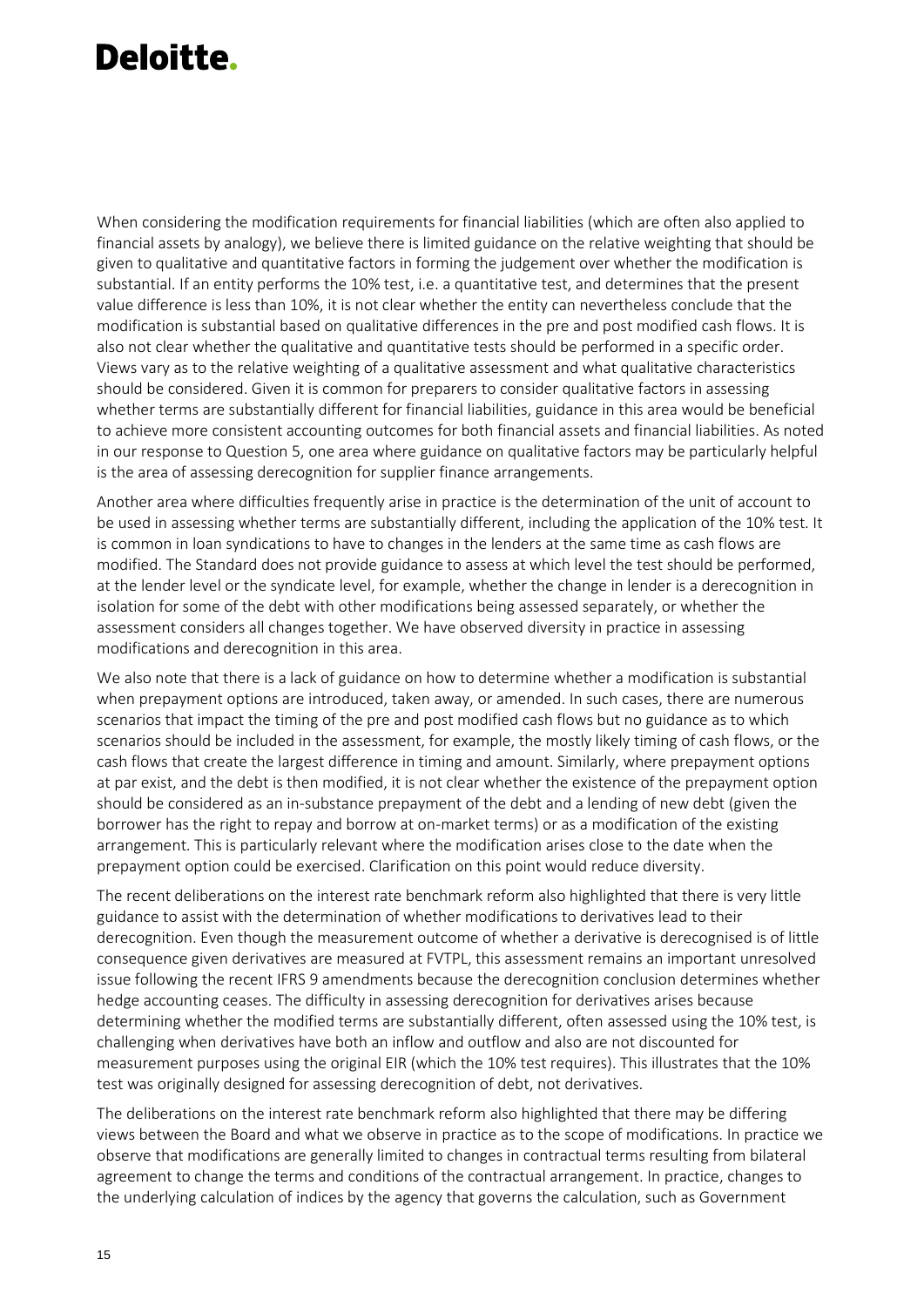agencies changing the calculation of inflation, where such indices are used as a basis for contractual cash flows, are not considered modifications. However, in the Board's deliberations on accounting for the interest rate benchmark reform some expressed a view that such changes are modifications. We observe in practice that such changes in underlying calculations are not modifications and so consequently generally see consistency in this area. If the Board were to be explicit that changes to the calculation of an index are contractual modifications then determining whether such a change should be accounted for in accordance with IFRS 9:B5.4.5 (prospective) or IFRS 9:B5.4.6 (cumulative catch up) would critical. Our comments on the distinction between IFRS 9:B5.4.5 and B5.4.6 are included in more detail in our response to Question 7.

#### Question 7 - Amortised cost and the effective interest method

(a) Is the effective interest method working as the Board intended? Why or why not? Please explain whether applying the requirements results in useful information for users of financial statements about the amount, timing and uncertainty of future cash flows of the financial instruments that are measured applying the effective interest method.

#### (b) Can the effective interest method be applied consistently? Why or why not?

Please explain the types of changes in contractual cash flows for which entities apply paragraph B5.4.5 of IFRS 9 or paragraph B5.4.6 of IFRS 9 (the 'catch-up adjustment') and whether there is diversity in practice in determining when those paragraphs apply.

Please also explain the line item in profit or loss in which the catch-up adjustments are presented and how significant these adjustments typically are.

If diversity in practice exists, please explain how pervasive the diversity is and its effect on entities' financial statements.

In responding to questions (a)–(b), please include information about interest rates subject to conditions and estimating future cash flows (see Spotlight 7).

The accounting for the effective interest rate method and amortised cost has been largely unchanged since IAS 39 was introduced, with IFRS 9 retaining the same requirements. Over that period, the distinction as to whether paragraph B5.4.5 of IFRS 9 (IAS 39:AG7) or paragraph B5.4.6 of IFRS 9 (IAS 39:AG8) applies has been one of the most challenging and interpretative areas of financial instruments accounting.

These challenges have been illustrated most recently with the IFRS Interpretations Committee's deliberations on the accounting for TLTRO-III. In addition, the IFRS Interpretations Committee in July 2008 considered whether inflation, in the case of inflation-linked debt, is a market rate of interest such that IAS 39:AG7 should be applied rather than AG8, but was unable to conclude, thus the Committee referred the matter to the Board. The issue remains unresolved.

The consequence of the lack of guidance, and a lack of clear principle as to why some adjustments to contractual cash flows are accounted for prospectively (B5.4.5) whilst other are accounted with a cumulative catch-up (B5.4.6), has led to a widespread number of accounting policies developed by preparers and accepted by auditors. We would welcome a more clearly defined principle along with guidance that illustrates that principle to common fact patterns with the objective of improving consistency and clarity in the Standard.

In practice, preparers and auditors spend significant time in this area considering whether variability in cash flows is a market rate of interest. In many cases, the conclusion may be clear if the debt is referenced to well established benchmark interest rates. However, the interest rate on many lending arrangements is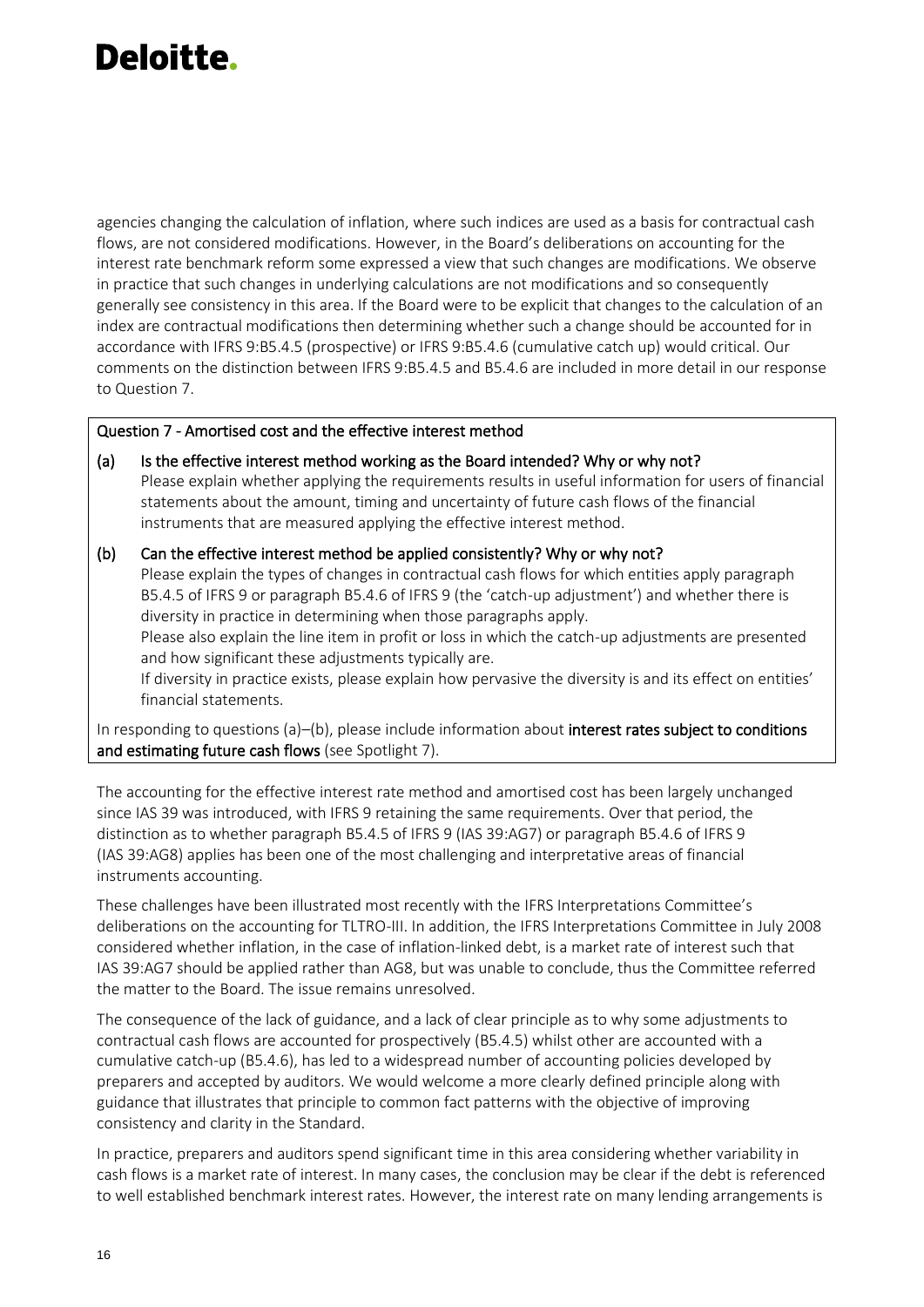not referenced this way, as was illustrated with the IFRS Interpretations Committee's deliberations on the accounting for TLTRO-III. Central Banks have reference rates that are only available to certain market participants in which the Central Bank often has the unilateral right to change the interest rate. Similarly, many banks offer variable interest rates to borrowers that are an internally generated interest rate, such as a standard variable rate, SVR, where the rate is unique to loans that the bank originates. It is common for instruments with interest rates linked to Central Bank rates and SVRs that the borrower has the right to repay the borrowing without penalty. These prepayment rights support the notion that such rates are market rates of interest, and therefore B5.4.5 applies, given the borrower has the right to borrow from elsewhere and settle its loan at nil prepayment cost should the variable market rate be preferable elsewhere.

Questions also arise as to whether inflation-linked debt includes a market-based rate of interest. Generally, we see most preparers account for changes in inflation using B5.4.5 given they regard current changes in the inflation index as the market rate for servicing the debt. Questions also arise where interest is linked to non-financial variables where embedded derivatives are not separated, such as adjustments to interest linked to the borrower's revenue. Applying B4.5.6 would lead to significant volatility in P&L from present valuing future inflation curves or revenue estimations for future periods which in some cases are highly subjective are not generally regarded as being relevant to current financial performance in the period.

We propose that the Board focuses on the conceptual question of the type of interest changes that should be accounting for prospectively (as in B5.4.5), with the remaining contractual variability being account for on a cumulative catch-up basis (as in B5.4.6). This approach would be easier than trying to describe what variables should be in the scope of B5.4.6. Such an approach would give the Board license to consider more broadly variables other than traditional benchmark interest rates, such as inflation and ESGvariables.

As noted in our response to Question 3, should the Board consider amendments that would result in holdings of ESG-contractually linked variable debt being measured other than as at FVTPL, then the distinction between B5.4.5 and B5.4.6 would become even more important due to the increased application of the effective interest rate method to such assets.

Additionally, it is not clear how an entity should reflect contingent cash flows as part of the forecasting of contractual cash flows. This was also highlighted by the IFRS Interpretation's Committee deliberations on TLTRO-III. It is common when applying B5.4.6 for a debt arrangement to have cash flows where the amount and/or timing is contingent on future events. This includes prepayment options (where the amount is fixed but the timing is not, or where the timing and amount is not fixed), as well as increases or reductions in cash flows that are contingent on future events, such as was evidenced with TLTRO-III, where cash flows were linked to the borrower's lending volume. IFRS 9 (like IAS 39 that preceded it) does not have guidance as to how to assess whether such forecasts should be included as part of the discounted cash flow calculation, specifically what threshold preparers should apply in including such cash flows, and whether forecasts should be based on spot or forward rates. With respect to thresholds, we see a variety of approaches from simple methods such as only considering the most likely outcome, to more complex methods such as multiple scenario probability weighted outcomes. We believe the Standard would benefit from clarity in this area, particularly if the Board was to consider widening amortised cost measurement to ESG-contractually linked variable debt as we suggest in our response to Question 3.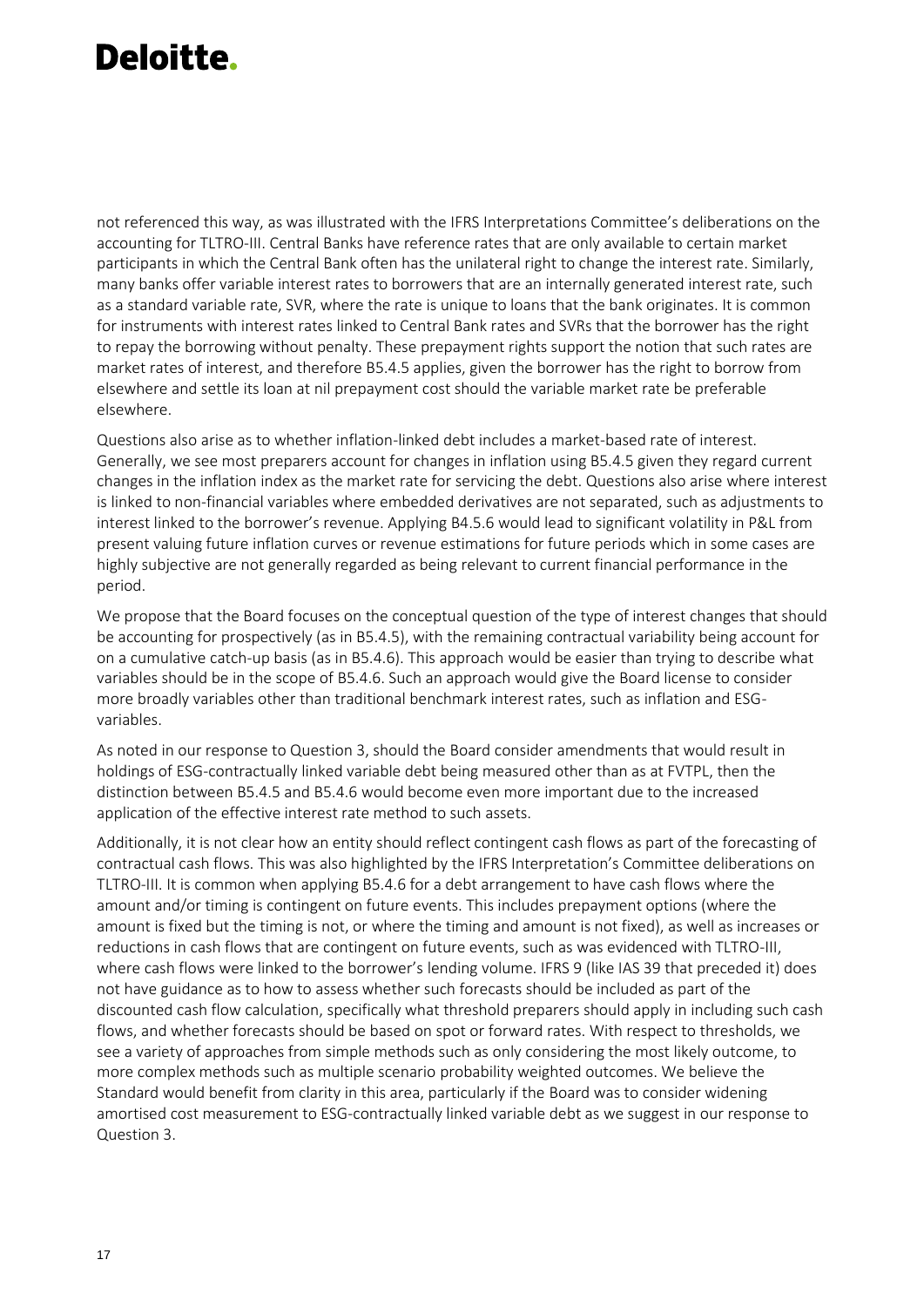#### Question 8—Transition

#### (a) Did the transition requirements work as the Board intended? Why or why not?

Please explain whether the combination of the relief from restating comparative information and the requirement for transition disclosures achieved an appropriate balance between reducing costs for preparers of financial statements and providing useful information to users of financial statements.

Please also explain whether, and for what requirements, the Board could have provided additional transition reliefs without significantly reducing the usefulness of information for users of financial statements.

#### (b) Were there any unexpected effects of, or challenges with, applying the transition requirements? Why or why not?

Please explain any unexpected effects or challenges preparers of financial statements faced applying the classification and measurement requirements retrospectively. How were those challenges overcome?

The transition requirements worked largely as the Board intended. The relief from restating comparatives was welcome.

One area of transition that was less favourable was the inability to restate comparatives fully because of the prohibition to restate items derecognised in the comparative period. For some entities, this made the option to restate comparatives less attractive thereby resulting in more entities not restating comparative at all. We note the Board has acknowledged this issue in their recent amendments to IFRS 9 in respect of insurers that are applying IFRS 17 and IFRS 9 for the first time.

#### Question 9—Other matters

a) Are there any further matters that you think the Board should examine as part of the postimplementation review of the classification and measurement requirements in IFRS 9? If yes, what are those matters and why should they be examined?

Please explain why those matters should be considered in the context of the purpose of the postimplementation review, and the pervasiveness of any matter raised. Please provide examples and supporting evidence when relevant.

#### (b) Considering the Board's approach to developing IFRS 9 in general, do you have any views on lessons learned that could provide helpful input to the Board's future standard-setting projects?

In 2007, the IFRS Interpretations Committee considered the application of IAS 39:11A, specifically whether it is possible for an entity to apply the fair value option for a contract where the host contract is outside the scope of IAS 39 on the basis the hybrid contracts contain an embedded derivative. At the time, the IFRS Interpretations Committee asked the Board to amend IAS 39 to replace the term 'contract' with the term 'financial instrument in the scope of IAS 39' to clarify that paragraph 11A applies only to financial instruments in the scope of IAS 39 that contain embedded derivatives [IASB Update December 2007]. Such a change would make clear that host contracts not accounted for under IAS 39 would not be eligible for the fair value option. However, the Board did not make the change to IAS 39 as part of its Annual Improvements projects nor as part of the finalisation of IFRS 9.